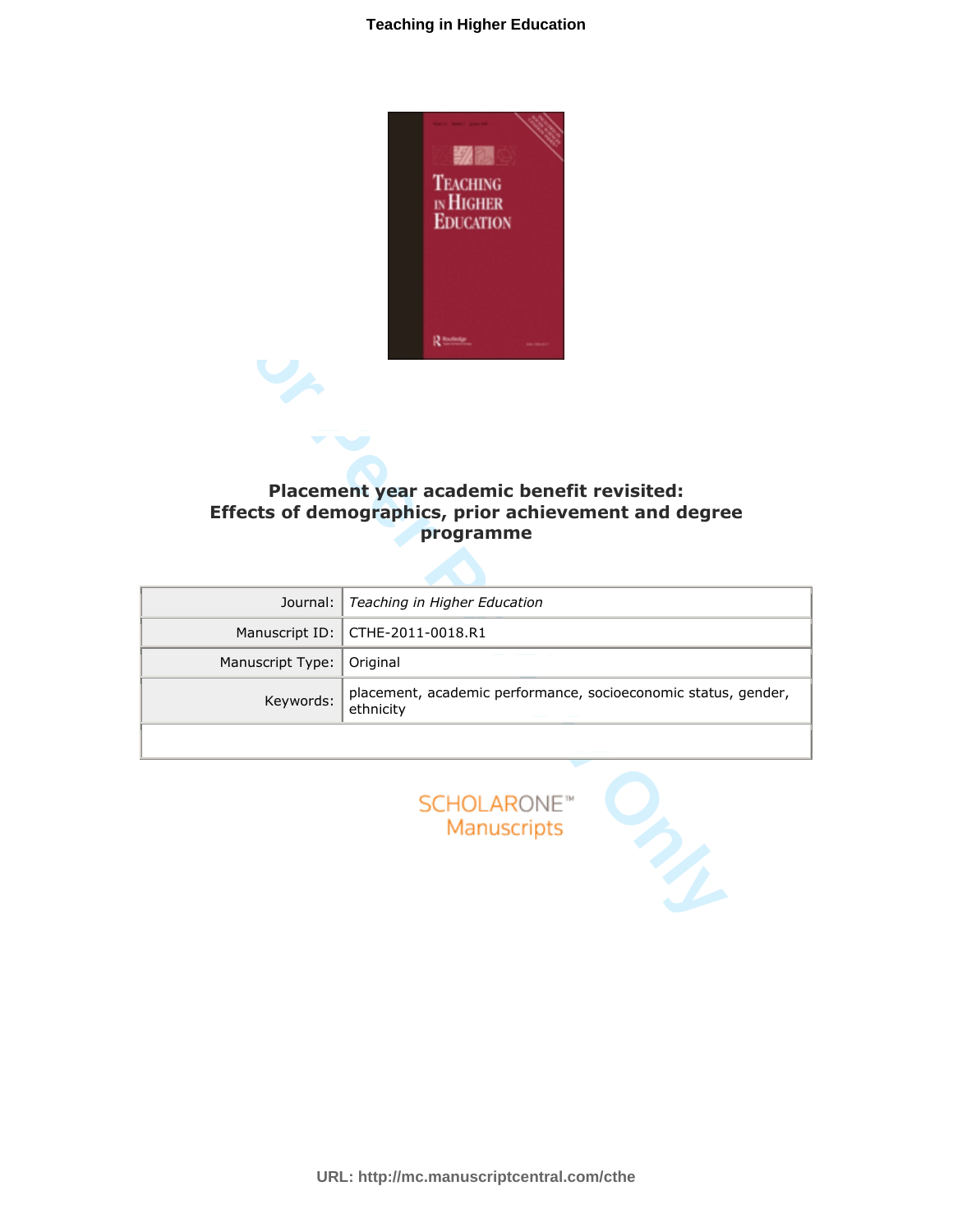#### 

 

# **Abstract**

For example the contribute control that from over 6000 students at one university over six cohorts at for programmes are analysed. Consistent academic benefit from ent experience, regardless of ethnicity, gender, socioecon Investigations of whether students taking undergraduate work placements show greater academic improvement than those who do not have shown inconsistent results. In most studies, sample sizes have been relatively small and few studies have taken into account pre-existing student differences. Here data from over 6000 students at one university over six cohorts and a range of programmes are analysed. Consistent academic benefit from placement experience, regardless of ethnicity, gender, socioeconomic background and subject is shown. However the impact of demographic factors on both achievement and on the probability of taking a placement suggests that future research should take these factors into account. The role of placements in promoting employability is contextualised as a secondary benefit to the primary goal of educating the mind in the Newman (1852) tradition. Possible causes of, and further research into, the improved academic performance identified are discussed.

**Keywords:** placement, academic performance, socioeconomic status, gender, ethnicity

**Running Head:** Placement year revisited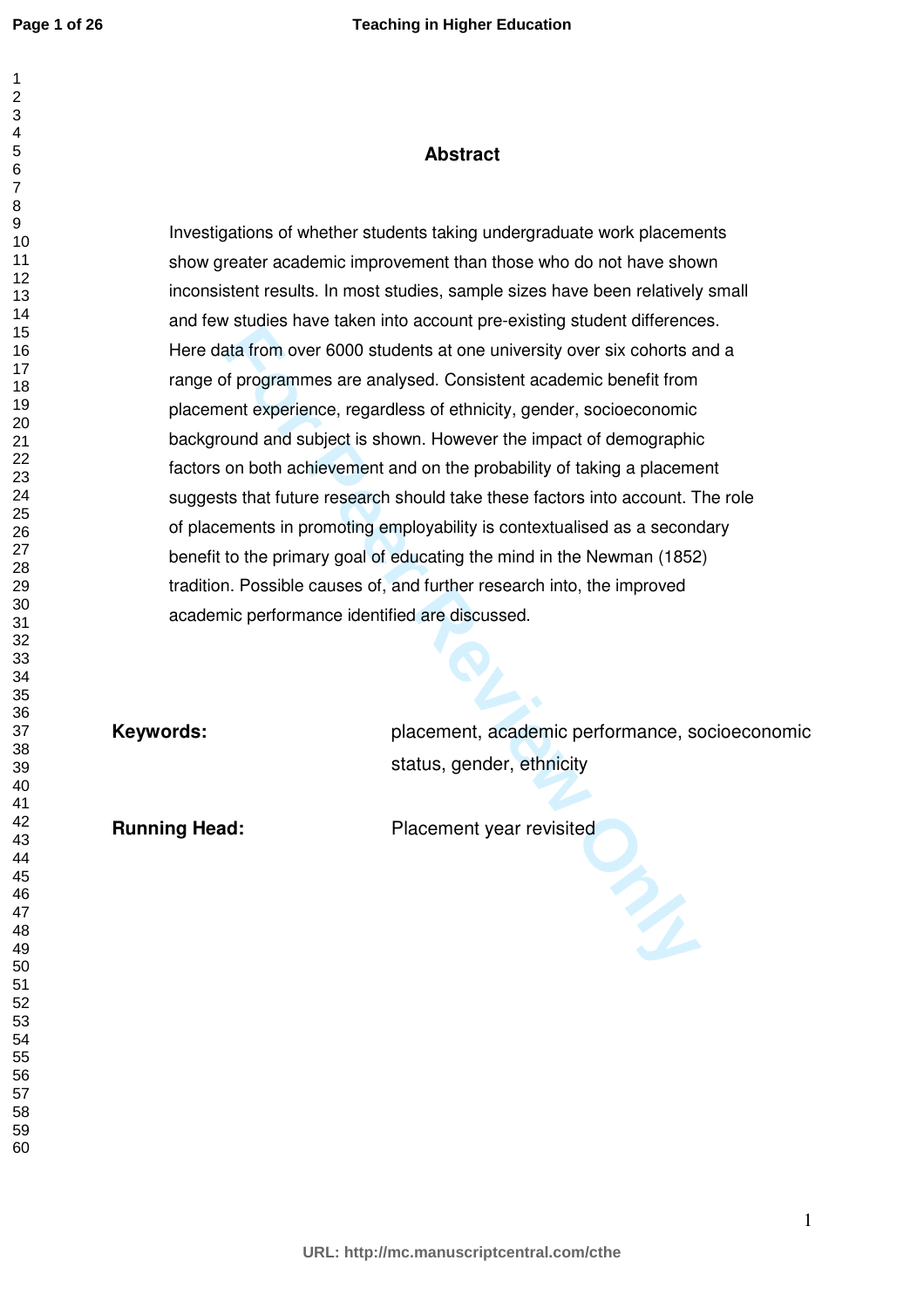### **Introduction**

**For Properties and Solution Constrained Solution Solution** Solution that the strategies and feel over-qualified for, a only) and greater job satisfaction (males only). Cranmer (a ployability skills teaching had limited im Harvey, Moon and Geall with Bower (1997) confirmed the value that employers place on undergraduate work experience. Blasko with Brennan, Little, and Shah (2002) found "*measurable employment benefits*" (p.7) for graduates who had 'substantial' (9 months or more) work experience during higher education. This included having a job that the graduate does not feel over-qualified for, a higher salary (males only) and greater job satisfaction (males only). Cranmer (2006) suggested employability skills teaching had limited impact within the classroom, but found a positive effect of structured work experience and employer involvement in degree course design and delivery. Little and Harvey (2007) lamented the decline in UK students taking work placements and reported enhanced intellectual and personal development and motivation to study in those who take them.

Understanding the benefits of work experience requires thought about the point of undergraduate education. Newman (1852) argued that its importance lay not in providing technical skills for the workforce, or in accumulating knowledge for its own sake, but in educating the mind and cultivating understanding. For Newman the aim is to develop students' critical faculties so that they can see things as they truly are, get to the point, discard irrelevance and detect sophistry. Arguably, in developing these critical faculties, the student is also developing the qualities required in a knowledge economy. Graham (2005) suggested that the point of studying a subject is internally referenced, it is '…*the exercise and the enriching of the life of the mind for its own sake*.' (p.55). But the process of exercising and enriching the life of the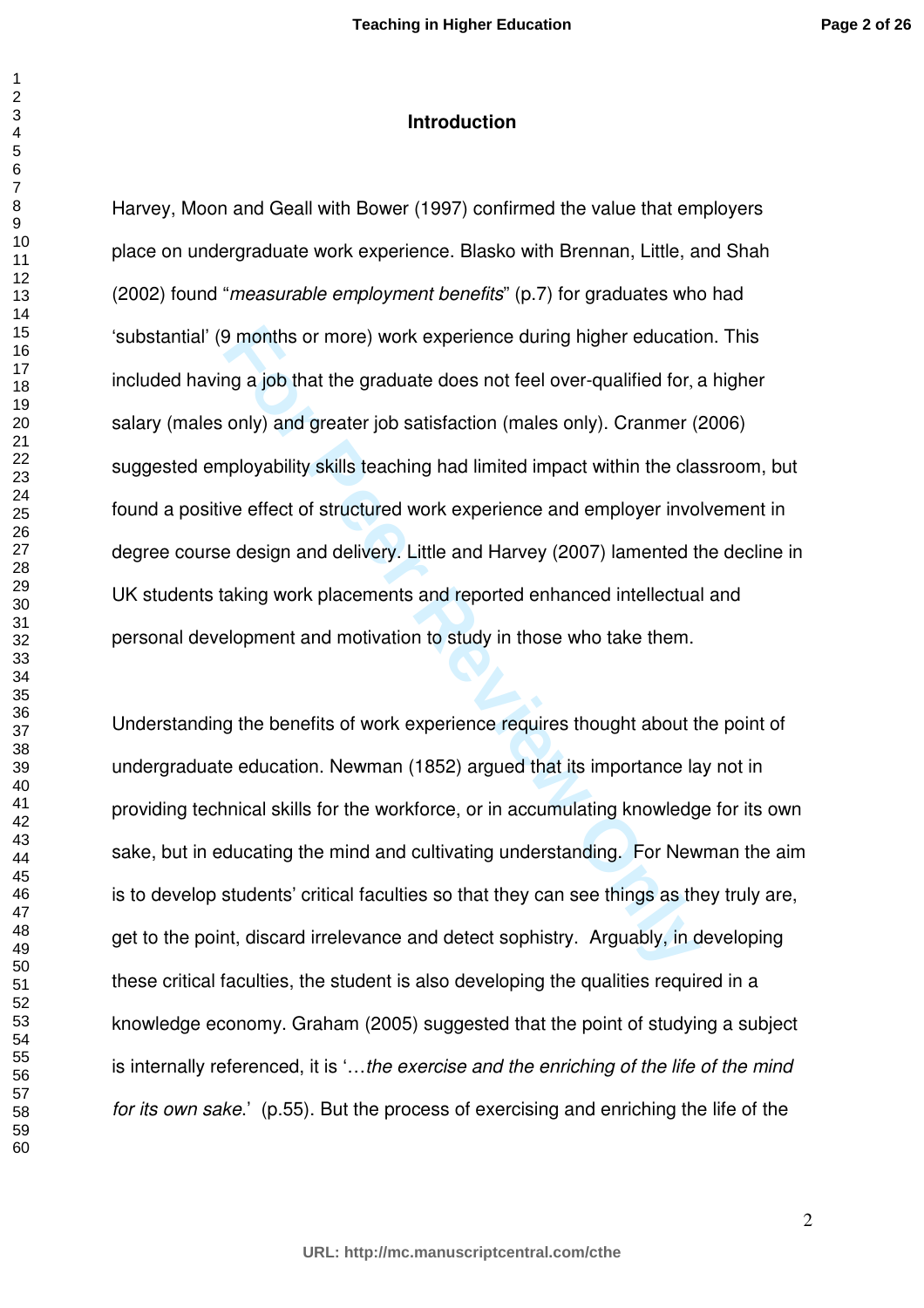#### **Teaching in Higher Education**

mind also confers the intellectual capacity to adapt to and explore the potential of change and to make a useful contribution to knowledge work.

iven economy needs treating with caution and that employ<br>aduate competencies but also about the level of supply and<br>Consensus theory (Kerr, Dunlop, Harbinson and Myers, ivation as driving social change and knowledge as the Encouraging critical evaluation should remind us to examine the new orthodoxy of employability. Brown, Hesketh and Williams, (2003) suggested that the idea of a knowledge driven economy needs treating with caution and that employability is not only about graduate competencies but also about the level of supply and demand in the economy. Consensus theory (Kerr, Dunlop, Harbinson and Myers, 1973) sees technical innovation as driving social change and knowledge as the key new factor in wealth creation leading to buoyant demand for graduates. However Hughes and Tight (1998) found little evidence to support the link between skills and economic performance and suggest that increasing participation in higher education leading merely to credential inflation.

Morley (2001) suggests that discourse on employability is part of the repositioning of higher education as an industry and questions how it interacts with gender, ethnicity and socio-economic status. Coaldrake and Stedman (1999), writing about Australia, suggest that until the 1960s higher education was an elite undertaking with small numbers of students, high levels of academic autonomy and relatively little financial support or interest from government or industry. They suggested that subsequently it has become viewed as a "…*driver of national economic and social development through the formation of human capital*" (p.3). The traditional academic values of critical thinking and disciplinary study endorsed by Newman (1852) came to be juxtaposed with new expectations for training for professional entry and career credentials. As expenditure rose, so did the pressure from governments for the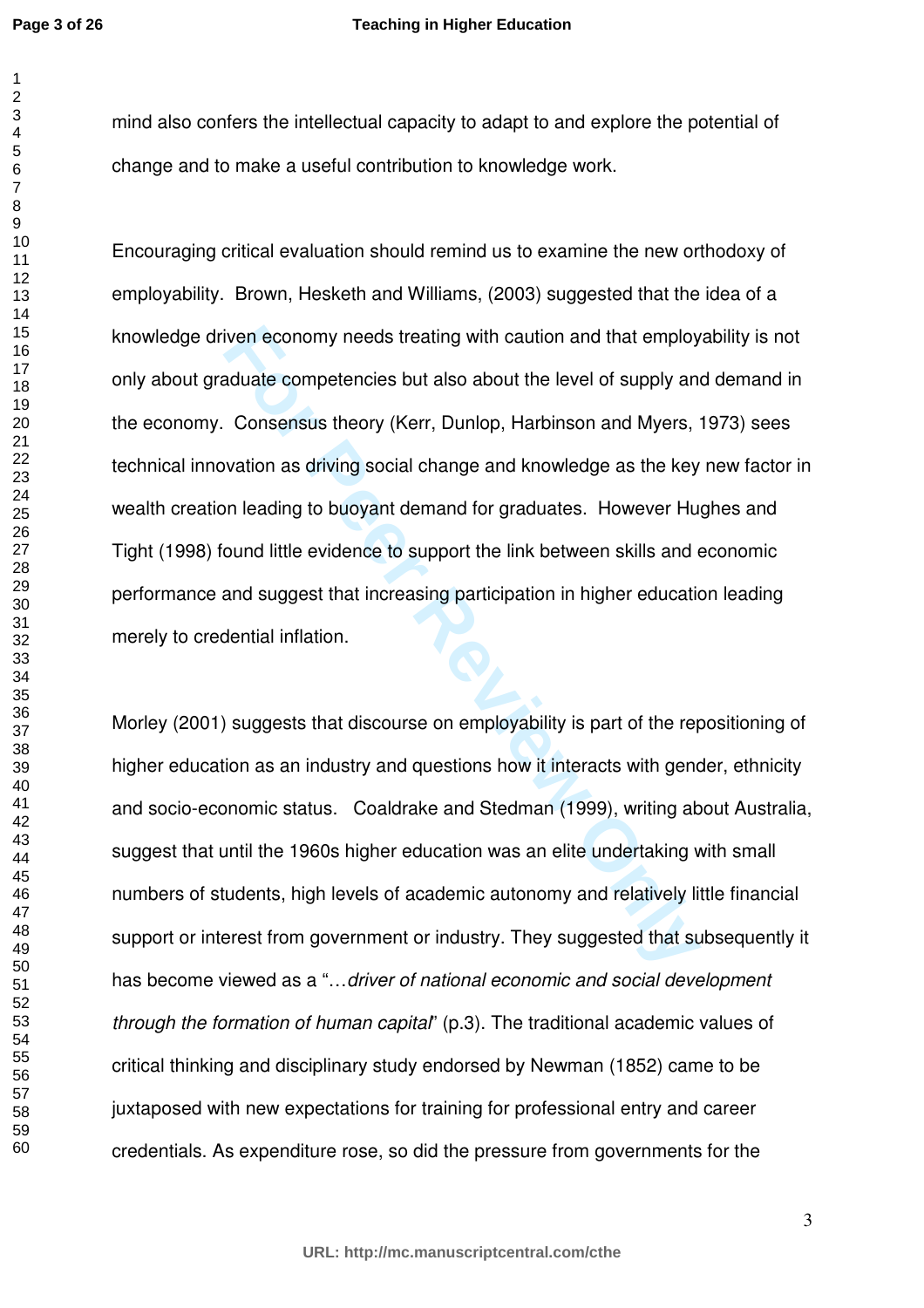implementation of reporting processes and for influence over the quality and nature of scholarly output in terms of students and subjects taught. Coaldrake and Stedman (1999) suggest that "*Government has gradually re-positioned itself from being a patron of universities to a purchaser of higher education, and expects demonstrated accountability and returns for its investment*" (pp.4-5). Biesta (2006) suggests that education is gradually changing from *'learning to be'* to *'learning to be productive and employable'* (p.170). This can be conceived as bringing higher education into line with economic requirements as massification increases costs and the importance of 'knowledge work' increases. However it can also be seen from a European point of view as 'Anglo-Saxonisation'; a takeover of the political economy of higher education by a particular Anglo-American view.

education is gradually changing from *'learning to be'* to *'le*<br>*d employable'* (p.170). This can be conceived as bringing<br>line with economic requirements as massification increase<br>e of 'knowledge work' increases. However Mason et al (2003) highlighted the importance of taking subject related differences into account in their study of the relationship between placement experience and graduate careers. Similarly, Blasko et al (2002) found differences in the career benefits of placement experience between vocational and non-vocational degree programmes; non-vocational degree graduates actually benefitting more. More recently, Moores and Reddy (in press) showed that psychology graduates who had taken a placement year were more likely to be in graduate level jobs up to six and a half years post-graduation and were more satisfied with their careers. The relationship between work placements and academic marks has been less well studied. Where the link between the placement experience and the academic work is explicit, for example for vocational courses, one would expect that academic marks would benefit from placement experience. However, for non-vocational degree programmes there is the potential for decreased academic performance both pre-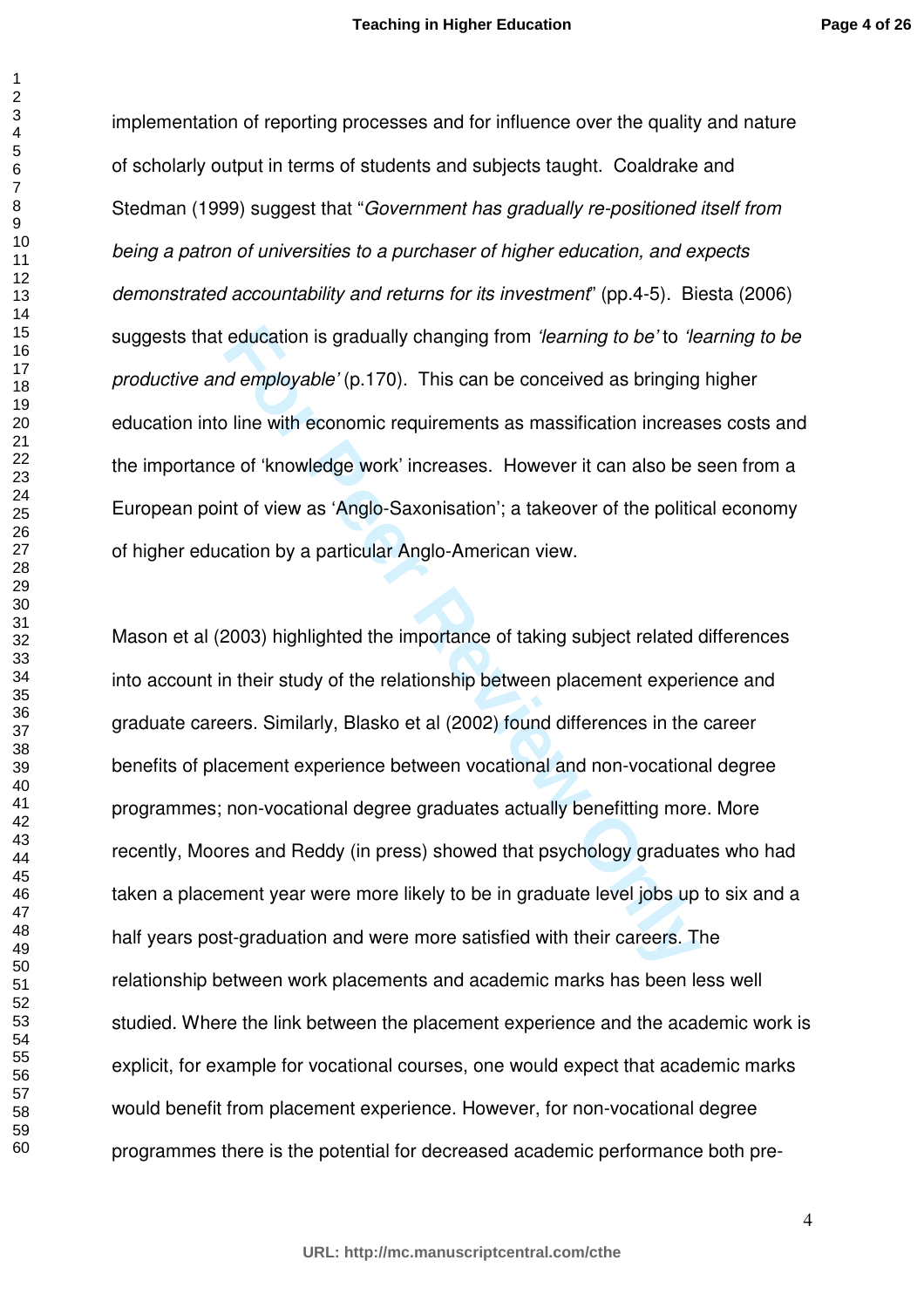#### **Teaching in Higher Education**

placement (due to the time spent seeking placements) and post-placement (because of the break taken from academic study). In fact, research findings are mixed and the interpretation of results is rendered difficult as students are not randomly allocated to placement and non-placement courses.

004), Gomez, Lush and Clements (2004), Rawlings, White<br>05), Mendez (2008), Surridge (2009) and Reddy and Moor<br>final year marks for students who take placement years (fc<br>Bioscience, Information Systems, Economics, Accountin Mandilaras (2004), Gomez, Lush and Clements (2004), Rawlings, White and Stephens (2005), Mendez (2008), Surridge (2009) and Reddy and Moores (2006), all report higher final year marks for students who take placement years (for Engineering, Bioscience, Information Systems, Economics, Accounting and Finance and Psychology students respectively). However, Bullock, Gould, Hejmadi and Lock (2009) found that although the placement and non-placement differential increased from the second to the final year for Bioscience students, it decreased for engineering students. Furthermore, Duignan (2002, 2003), found no effect of a placement year on academic performance for business students under either 'architecture' that he investigated. (The amount the university is involved in the placement itself and any follow up to the placement in order to 'embed' the benefits) He argued that the more academically capable students seemed to be choosing to take a placement year and that actually, the *non*-placement year students were showing a greater gain in marks in their final year.

Many studies of the relationship between placements and academic marks use different metrics to measure the benefits and investigate different degree programmes. It may be that the size of any changes varies across programmes and that mediating mechanisms differ too. As already noted, in more vocational programmes there is likely to be more overlap between academic programme and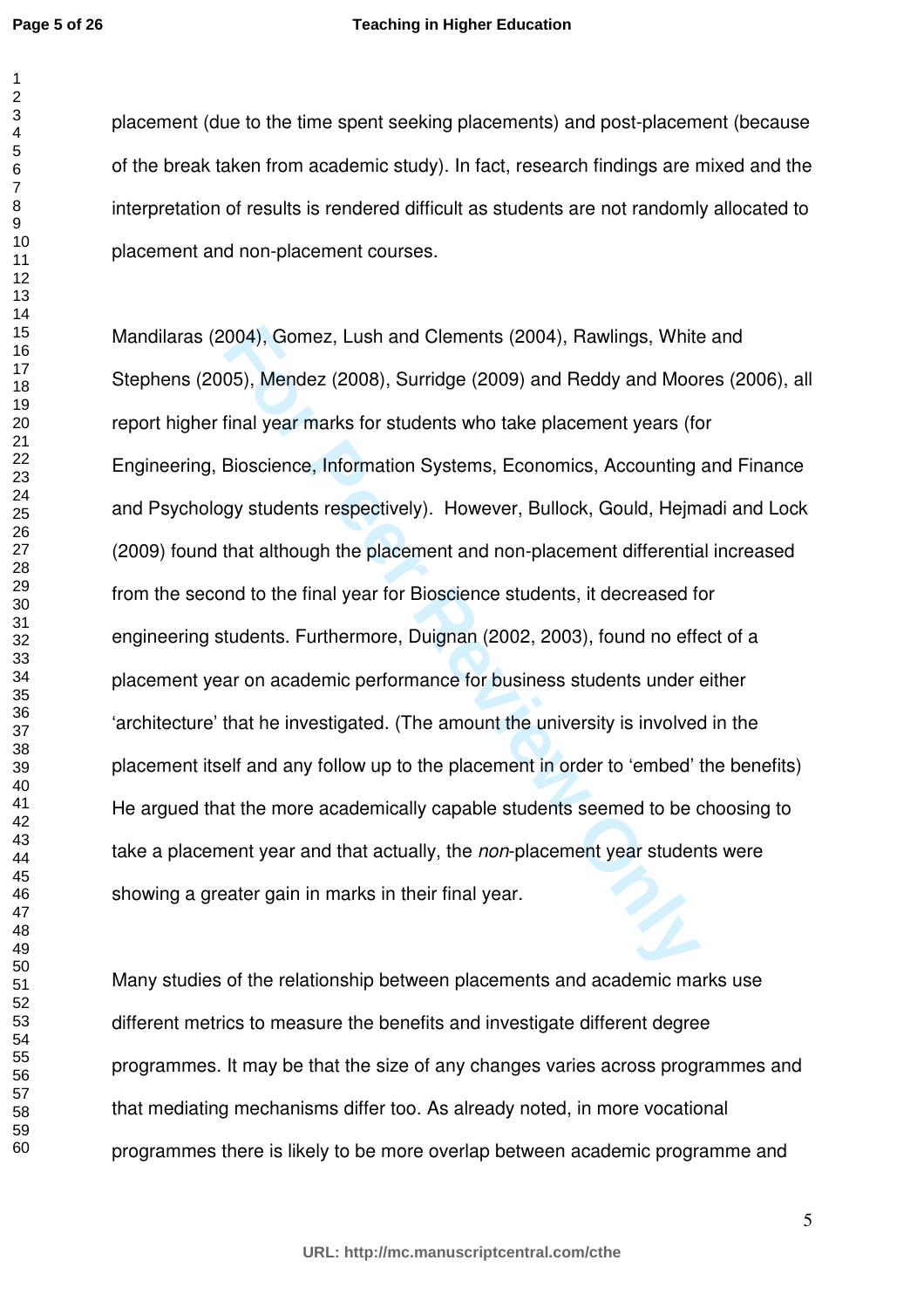dents and Surridge (2009) reported a 3.6% increase. The<br>the in the context of 15 percentage points probably covering<br>6-70%). Here, we measure the academic benefits of place<br>different subjects in which a placement year is o work experience. For non-vocational programmes, this link is less likely but other factors may also be important. Generic communication and organisational skills may be developed, self-efficacy and motivation may be improved, and work experience may help to further the development from dualist to relativist thinking and reasoning. Reddy and Moores (2006) found a 3.2% mark increase from second to final year for placement students and Surridge (2009) reported a 3.6% increase. These may not be insignificant in the context of 15 percentage points probably covering most of the variance (56%-70%). Here, we measure the academic benefits of placement experience in different subjects in which a placement year is optional (including more vocationally orientated programmes) in a single university; we use a variety of metrics in each case. In addition, we investigate whether any positive effects of a placement year on academic performance may be due to a maturity effect, rather than the work experience itself. Further, Blasko et al (2002) suggest that work experience during a degree programme has a larger positive effect on employment for lower socio-economic status groups – the work experience helps to bridge the divide that was already present. Here we investigate to what extent any bridging effect for lower socioeconomic status groups can be observed, and whether it also occurs for black and ethnic minority students as well as students of differing success levels.

## **Method**

*Data:* Anonymous data were obtained from the University electronic records system for graduates from 2003-2009. The dataset comprised 12144 students. Records contained information on: degree programme, degree classification, second year average mark, final year average mark, gender, age on entry, ethnicity, award year,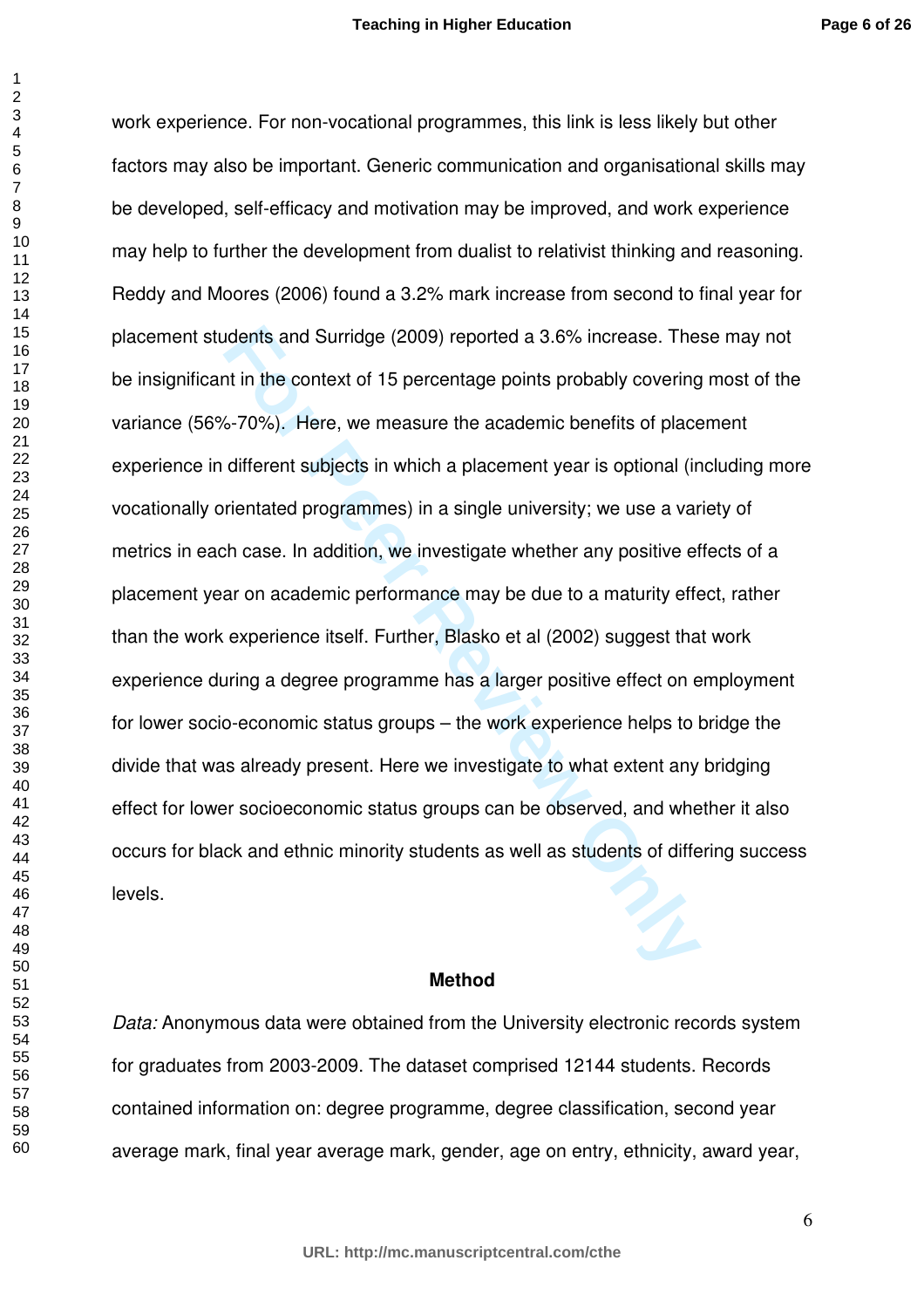#### **Teaching in Higher Education**

whether or not the student took a placement. Additional coding was used to indicate whether or not a placement year on each student's degree programme was possible, optional or compulsory. Some data cases were incomplete - where, for example, the degree classification had been recorded but the marks had not due to inconsistent use of the system in the early stages of its adoption. However, around 6000 students who had had the opportunity to take an *optional* placement year had data available on both second and final year performance.

the opportunity to take an *optional* placement year had date and final year performance.<br>
I large data sets such as those used here, the finding of st<br>
meaningful effects does not always equate with psycholog<br>
fects. Of c *Analysis:* With large data sets such as those used here, the finding of statistically significant or meaningful effects does not always equate with psychologically meaningful effects. Of course, what is psychologically meaningful in this context will vary between different people. The relative benefits of a placement year can therefore be measured in different ways, including:

- i) The mean difference in final year marks between those who did and did not take a placement year. This provides an easy to understand measure of the end point differences between groups, but does not take into account pre-existing differences between the groups.
- ii) Whether or not there is a significant interaction between placement status and year of study in an ANOVA looking at marks i.e. do students who take a placement year improve more in their final year than those who do not? This provides information on whether or not the two groups show differential improvement across the years, but does not measure the size of that improvement.
- iii) An ANCOVA to test the difference between the groups in the final year, taking into account the second year performance. The proportion of variance in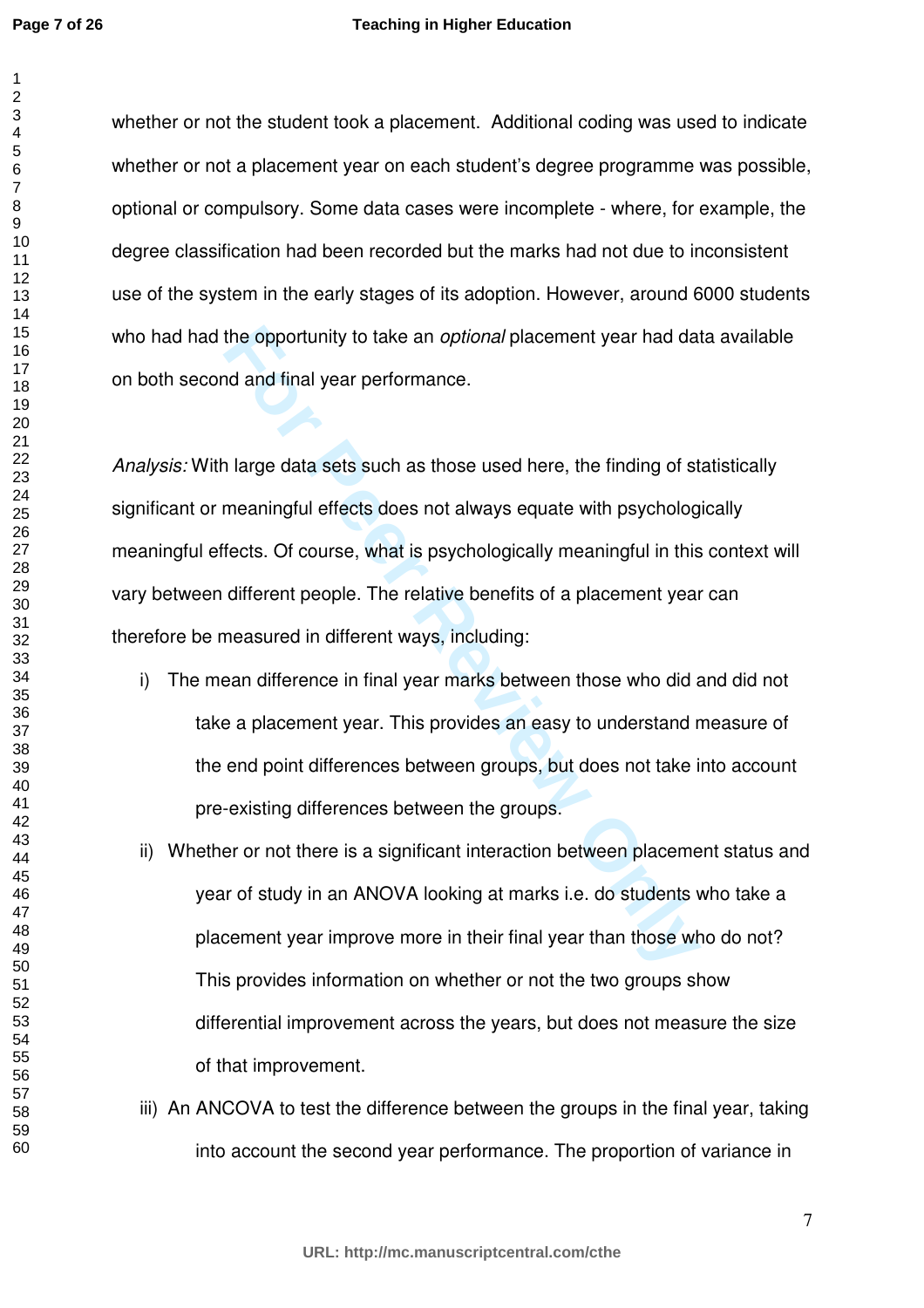final year performance that can be attributed to the placement year when the effect of second year marks has been accounted for is estimated by partial eta squared ( $\eta_{\rho}^{\,2)}$ . Partial  $\eta^2$  estimates can therefore be interpreted in a similar manner to partial  $r^2$  correlation coefficients.

- lue of Cohen's d. This is a measure of effect size which ta<br>ount the amount of variability in each group (placement vs<br>cement students) and indicates differences in standard unimple, a Cohen's d value of 1 would indicate t iv) The value of Cohen's d. This is a measure of effect size which takes into account the amount of variability in each group (placement vs. nonplacement students) and indicates differences in standard units. For example, a Cohen's d value of 1 would indicate that the groups differed by a whole standard deviation. Generally a Cohen's d of 0.2 would be considered a small, 0.5 a medium and 0.8 a large effect. Cohen (1988) suggests that large effects are frequently "*at issue.... in fields characterized by the study of potent variables or the presence of good experimental controls or both*" (p.13). Educational and applied research is usually associated with medium (0.5) or smaller effect sizes.
- v) The value of Kendall's tau in an analysis of association between placement year status and degree classification. Kendall's tau values fall between -1 and 1 and can be interpreted in a similar way to a correlation coefficient.

Thus, measures (ii) and (iii) take into account second year performance. Measures (i), (iv) and (v) do not, but may more easily understood.

# **Results**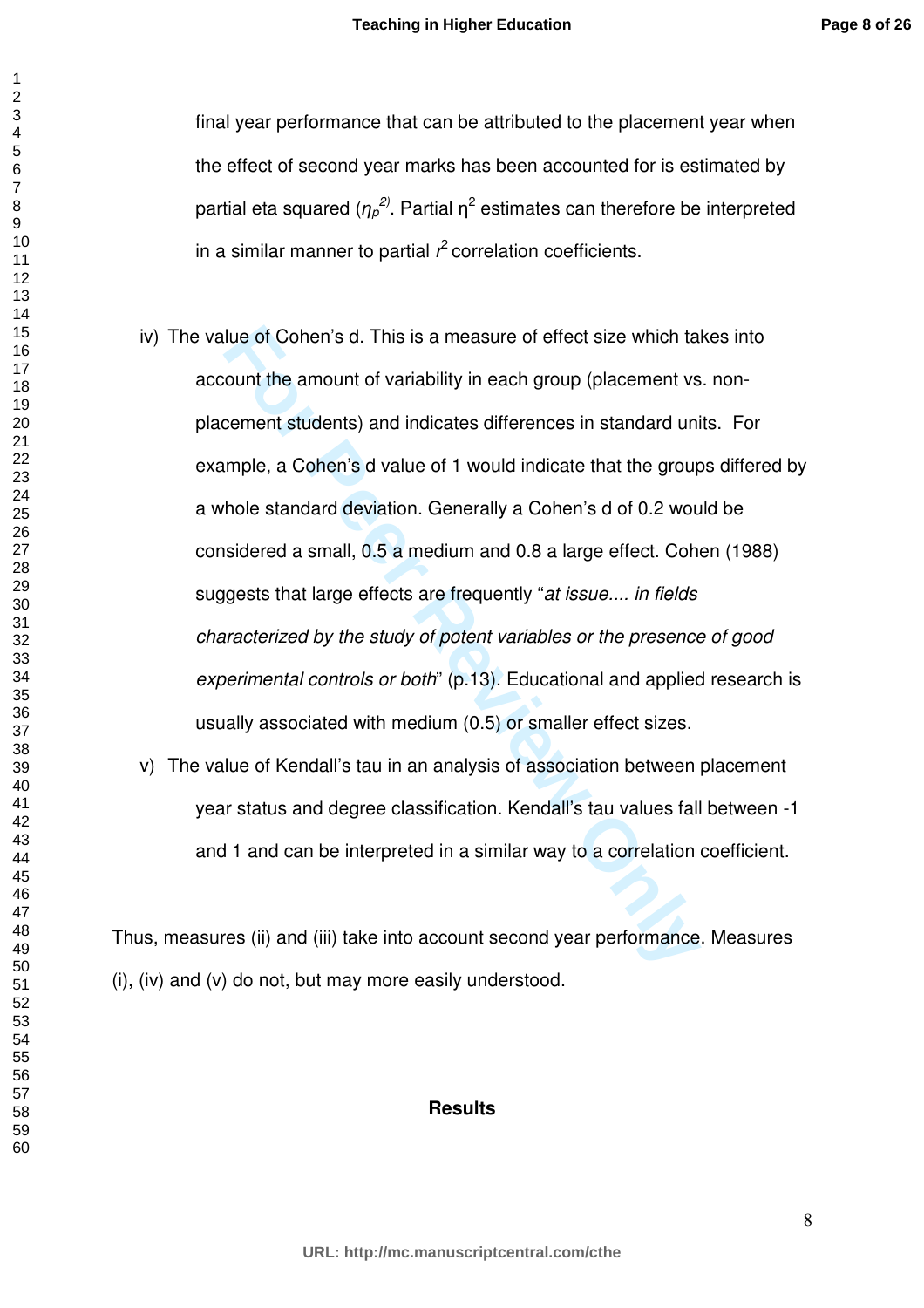**Page 9 of 26**

 

#### **Teaching in Higher Education**

Table 1 summarises the results of the analyses conducted for the main degree programmes offering an optional placement year at Aston University. Only degree programmes that had sufficient data (defined as having a minimum of 30 students who did and 30 students who did not take a placement year) are listed.

s that the majority of degree programmes have: (i) better n<br>
idents in the final year (ranging from 2 to 7 percentage poi<br>
significant interaction between placement and year of stud<br>
verments from second to final year amon Table 1 shows that the majority of degree programmes have: (i) better marks for placement students in the final year (ranging from 2 to 7 percentage point marks); (ii) a statistically significant interaction between placement and year of study, suggesting greater improvements from second to final year amongst placement students; (iii) a statistically significant difference in final year marks between placement and nonplacement students even when second year marks are taken into account; (iv) effect sizes for the placement year of Cohen's d in the 'medium' range (0.5 to 0.8); (v) a significant association (Kendall's tau) between placement status and degree classification. Contrary to what one might expect given the relatively small overlap between probable placement experience and curriculum, BSc Human Psychology showed relatively large effects on every measure. Perhaps less surprisingly, BSc Computing Science and BSc/ MSc Chemical Engineering also showed large effects. Results from BSc/ MSc Electrical and Electronic Engineering and BSc Public Policy and Management and Business Administration suggested that any differences between students' marks in the final year for these courses probably related to preexisting differences in the second year. BSc Applied and Human Biology, BSc Business Administration and Psychology and BSc Psychology and Sociology showed statistically significant differences between placement and non placement students in final year marks, even when accounting for second year performance, but the lack of a significant interaction between placement status and year of study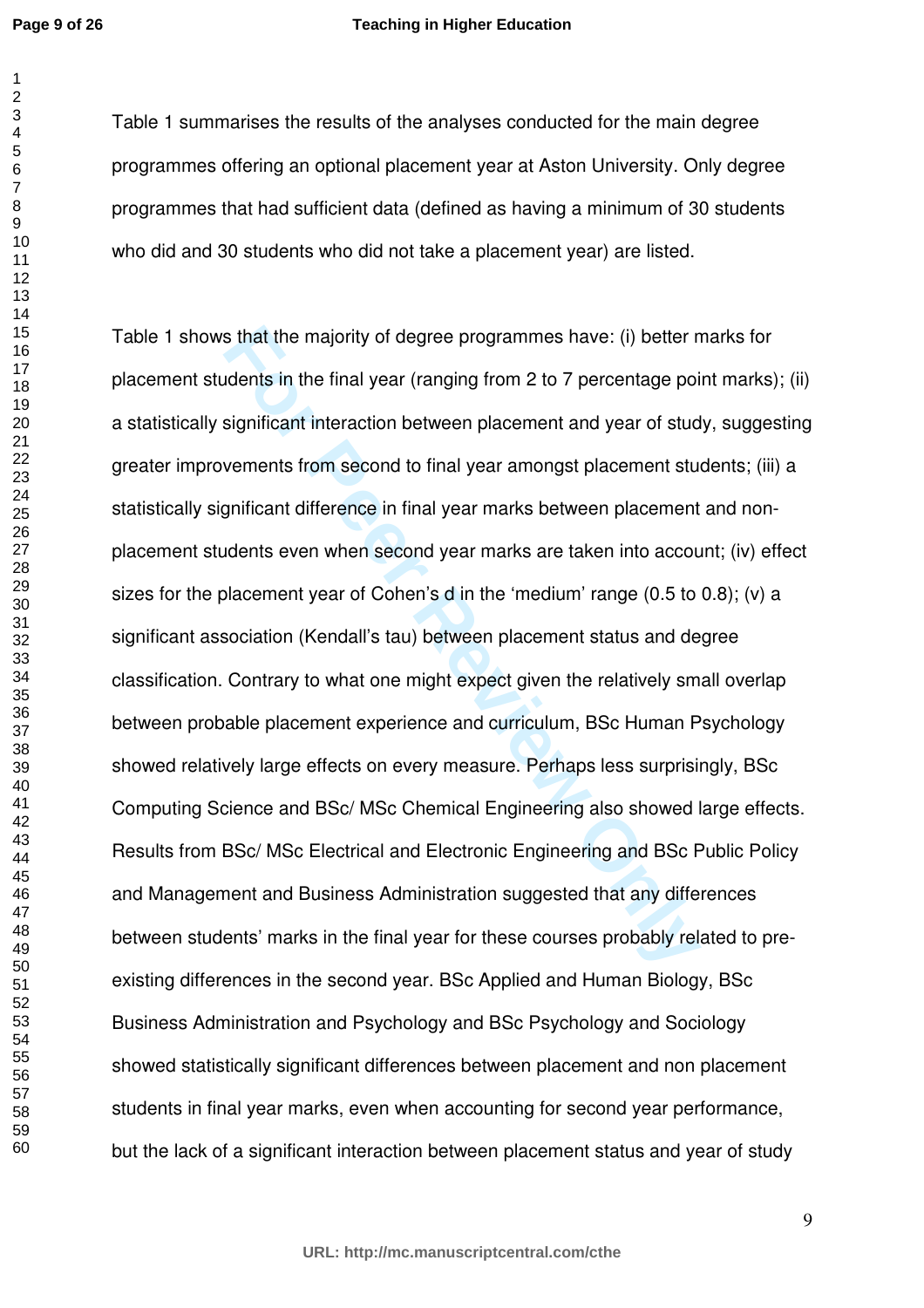suggested no significant difference in the extent to which each group *improved* their marks in the final year.

# **TABLE 1**

onal, ignoring the degree programme taken, to examine ef<br>
and placement status (yes/no) on marks. The effects of y<br>
68,  $p<sub>0</sub>001$ ,  $\eta_p^2 = .191$ ) and placement ( $F_{1,6584}$ =397.25,  $p<sub>0</sub>$ C.<br>
e significant, suggesti A mixed measures ANOVA was conducted on all of the data in which a placement year was optional, ignoring the degree programme taken, to examine effects of year (second/ final) and placement status (yes/no) on marks. The effects of year  $(F_{1,6584}=1555.68, p<.001, \eta_p^2=191)$  and placement  $(F_{1,6584}=397.25, p<.001,$  ${\eta_{\rho}}^2$ =.057) were significant, suggesting higher marks are achieved in the final year and by placement students. The interaction between year and placement was also significant ( $F_{1,6584}$ =47.97,  $p$ <.001,  $\eta_p^2$ =.007), suggesting that placement students improve more than non-placement students in their final year. An ANCOVA on the same data showed a significant effect of the placement year ( $F_{1.6583}=225.52$ , p<.001,  ${\eta_\rho}^2$ =.033) even when second year marks were used as covariate (F<sub>1,6583</sub>=5697.20, p<.001,  $\eta_p^2$ =.464). This result suggests that 3% of the variance in final year marks can be attributed to the effects of the placement year, once the effect of year of study has been excluded.

#### *Just being older:*

One possibility of the positive effects of a placement year could be that students are simply one year older. An ANOVA was conducted for students who started at University when they were 17, 18, 19 or 20 years old to investigate the effects of age, year of study and placement on academic performance. This analysis showed significant effects of year of study ( $F_{1,5764}$ =121.28,  $p<.001$ ,  $\eta_p^2$ =.021), placement  $(F_{1,5764} = 22.57, p< .001, \eta_p^2 = .004)$  and age  $(F_{3,5764} = 18.20, p< .001, \eta_p^2 = .009)$ . The year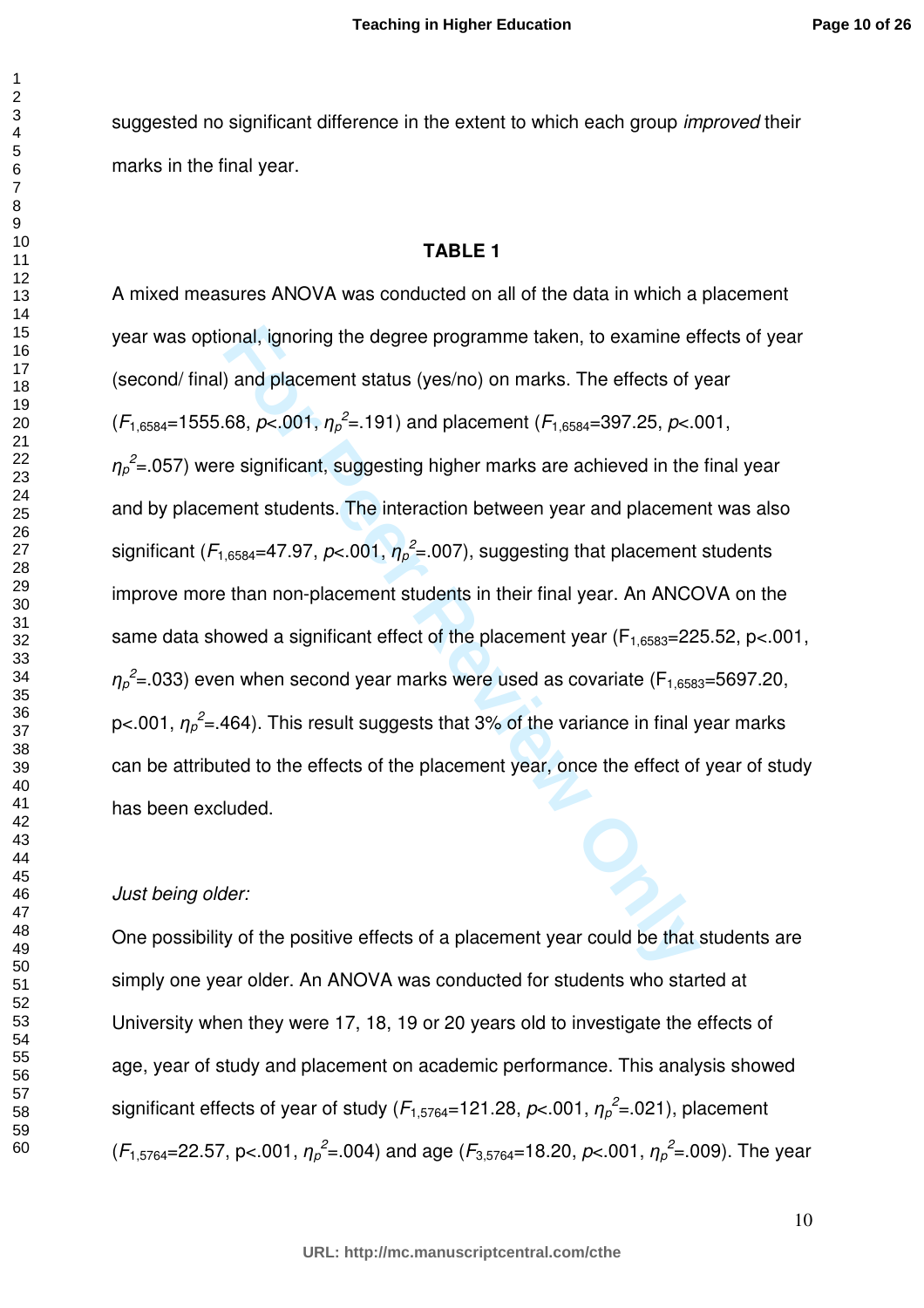by placement interaction remained ( $F_{1,5764}$ =5.52,  $p<$ .05,  $\eta_p^2$ =.001), and placement by age ( $F_{1,5764}$ =4.33,  $p$ <.01,  $\eta_p^2$ =.002) and year by age interactions ( $F_{1,5764}$ =5.48,  $p$ <.001,  $\eta_p^2$ =.0043) emerged. There was no year by age by placement (*F*<1) interaction. Overall the data suggested that the small number of students who, exceptionally, entered the university when they were only 17 years old, had a higher level of academic performance overall and the placement and non-placement students were more equally matched for academic performance in this age group. The lack of a three way interaction suggested that the age groups benefitted in a similar (albeit small) way from doing a placement year.

## **TABLE 2**

# *Lower compared to higher achievers:*

mic performance overall and the placement and non-place<br> **Exercise way interaction suggested that the age groups beneformance in this a**<br> **FIGUE 2**<br> **FIGUE 2**<br> **FIGUE 2**<br> **FIGUE 2**<br> **FIGUE 2**<br> **FIGUE 2**<br> **FIGUE 2**<br> **FIGUE** A second possibility to explain the positive effects of a placement year is that since generally the more highly achieving students choose to go on placement, higher achievers would be expected to show greater improvements in the final year even without placement experience. To investigate, a new variable was created by allocating students to either a higher or a lower achieving group on the basis of their second year marks – see Table 2. Students scoring 60% or above (i.e. at least 2.1 degree classification level) in their second year were coded as 'higher' achieving, those scoring less than 60% as 'lower' achieving. An ANOVA including the factors of achievement level, placement year, and year of study showed significant effects of year (*F*1,6582=873.41, *p*<.001, η*<sup>p</sup> 2* =.117), placement (*F*1,6582=180.53, *p*<.001,  ${\eta_{\rho}}^2$ =.027) and achievement ( $F_{1,6582}$ =5759.22, *p*<.001,  ${\eta_{\rho}}^2$ =.467). There was also a significant interaction between achievement and placement (*F*1,6582=74.79, *p*<.001,  ${\eta_{\rho}}^2$ =.01), suggesting that even amongst lower achievers, the better performing students overall went on placement, and between year and achievement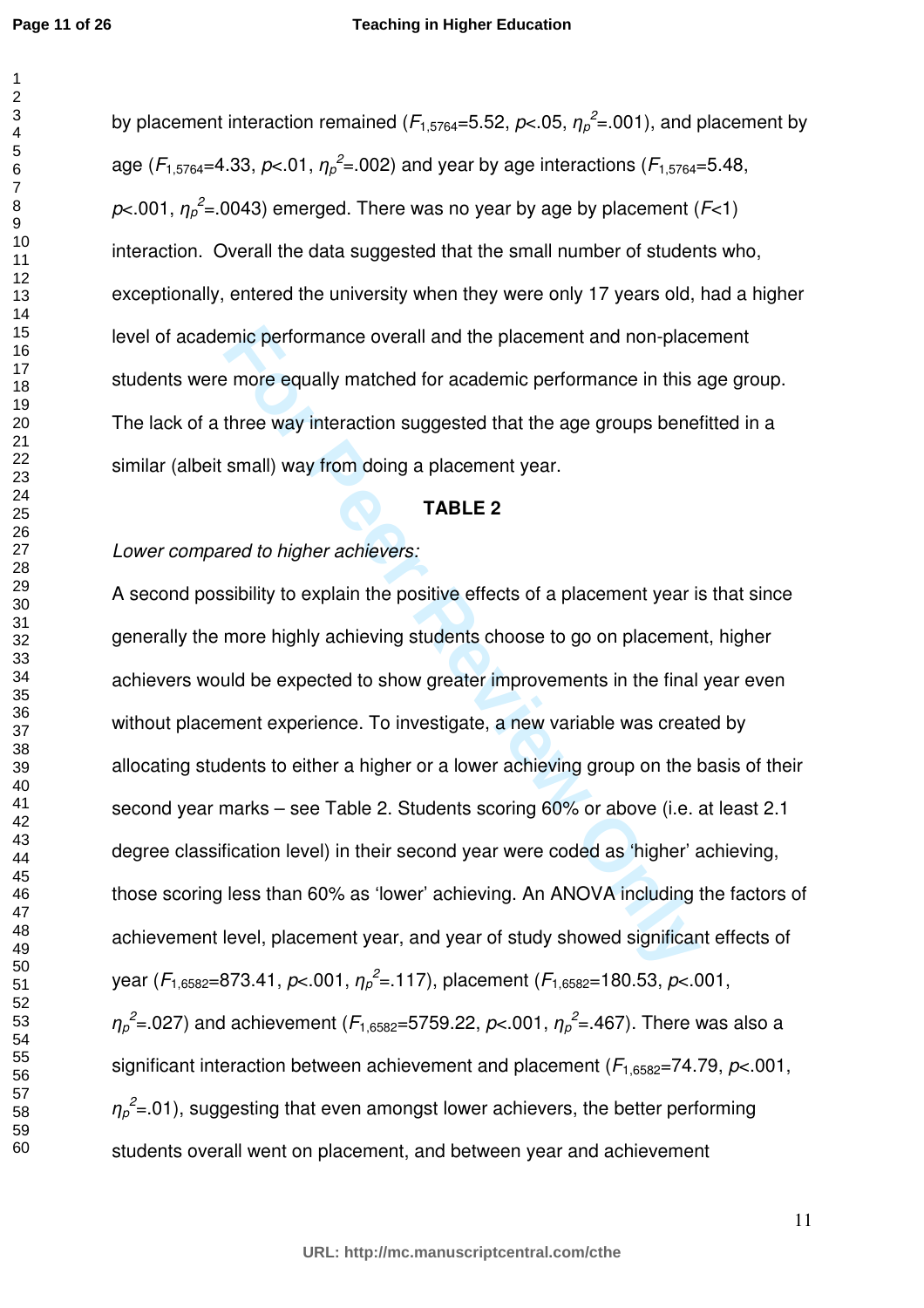$(F_{1,6582}=811.67, p<.001, \eta_p^2=11)$  suggesting that actually *lower* achievers improve more in their final year. The year by placement interaction was significant  $(F_{1,6582}=122.24, p<.001, \eta_p^2=02)$ . The interaction between all three factors was not significant  $(F<sub>1,6582</sub>=2.34)$  suggesting that lower and higher achieving students benefited equally from a placement year.

## *Demographic Factors*

*Factors*<br>
e and ethnic minority students in the UK do not - on average and the difference and white students. Thus, a texplain the apparent benefits of a placement year was that<br>
demographic factors (including ethnicity, Currently male and ethnic minority students in the UK do not - on average - show as high achievement at graduation as female and white students. Thus, a third possibility to explain the apparent benefits of a placement year was that the effect is mediated by demographic factors (including ethnicity, socioeconomic status and gender) of those students who choose to take a placement year. To investigate this explanation we analysed the data to see whether there were any associations between the demographic factors of ethnicity, socioeconomic status and gender and the decision to take a placement year (for programmes in which a placement year was optional).

# **TABLE 3**

A chi squared analysis showed a significant association (Χ 2 =44.18, *df*=4, *p*<.001) between ethnicity (using the broad groups: White/ Asian/ Mixed/Black/Chinese and other) and taking a placement year (where one was optional) – see Table 3. White and Mixed race students had the highest percentage of students who had taken a placement; Asian and Chinese and other the least. A further chi squared analysis showed an association between the National Statistics Socio-Economic Classification category (NS-SEC, an occupationally based system aiming to classify all adults in the UK) of students and taking a placement year (X<sup>2</sup>=57.79, df=7,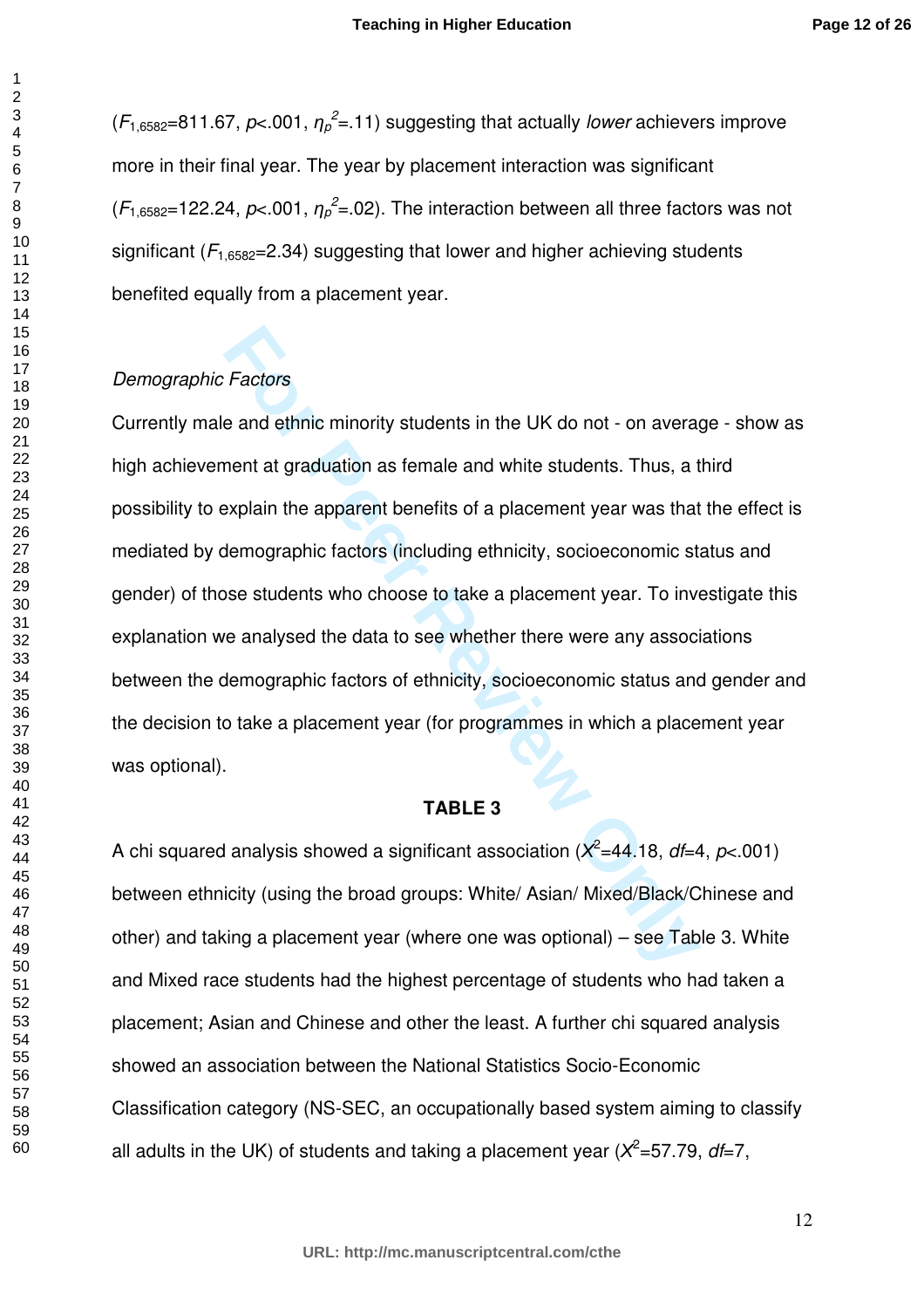#### **Teaching in Higher Education**

*p*<.001). A Kendall's tau analysis (*tau* =.06, *p*<.001) showed a weak but significant relationship suggesting that the higher the NS-SEC category the more students took a placement. A somewhat smaller percentage of students in the lower NS-SEC categories took a placement year, with numbers varying from 61% to 70%. A chi squared analysis showed a trend towards a relationship between gender and taking a placement year where one was optional (Χ 2 =5.72, *df*=4, *p*=.057), with females more likely to have taken one than males (66% vs. 64%). In summary therefore, males, some black and minority ethnic (BME) students, and students from lower NS-SEC categories were less likely to have taken placements than females, white and mixed race students, and students from higher NS-SEC categories.

**For Perambera Consuming (** $X^2 = 5.72$ **,**  $df=4$ **,**  $p=.057$ **), with<br>have taken one than males (66% vs. 64%). In summary th<br>black and minority ethnic (BME) students, and students frc<br>es were less likely to have taken placements t** Since ethnicity, gender and socioeconomic status were shown to be factors in *choosing* to take an optional placement year we investigated (i) whether all groups benefitted equally from a placement year if they took one and (ii) whether the effect of a placement year in improving final year marks would remain significant with these factors taken into account. An ANOVA was conducted to investigate ethnicity, placement year, gender, NS-SEC category and year of study on marks. There were significant main effects of: year of study (F<sub>1,6053</sub>=59.15, p<.001,  $\eta_\rho^2$ =.010); gender  $(F_{1,6053}=19.66, p<.001, \eta_p^2=0.003)$ ; ethnicity  $(F_{1,6053}=35.377, p<.001, \eta_p^2=0.023)$  and placement (*F*1,6053=13.49, *p*<.001, η*<sup>p</sup> 2* =.002). NS-SEC category had no significant effect (*F*<1). In addition, year of study showed significant two way interactions with both ethnicity ( $F_{4,6053}$ =3.29,  $p$ <.001,  $\eta_p^2$ =.002) and placement ( $F_{1,6053}$ =4.47,  $p$ <.05,  ${\eta_{\rho}}^2$ =.001). Ethnicity also showed a significant interaction with both NS-SEC category  $(F_{23,6053}=1.61, p<.05, \eta_p^2=0.006)$  and gender  $(F_{4,6053}=4.72, p<.001, \eta_p^2=0.003)$ . All other interactions were non-significant. The data suggested that students achieved higher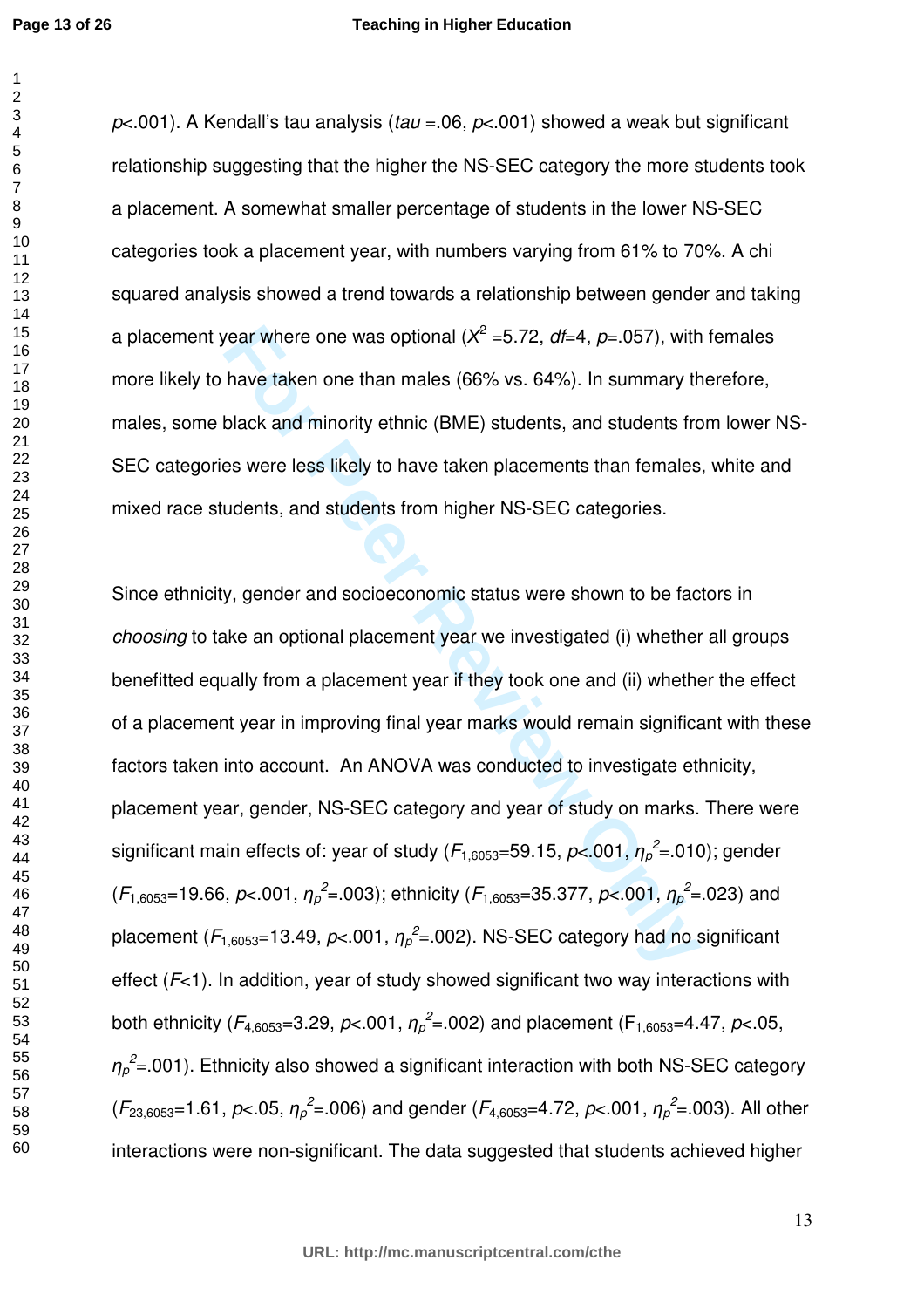marks in the final year than the second year, females achieved higher marks than males, placement students achieved higher marks than non-placement students and white students achieved higher marks than other ethnicities. The superior performance of females over males was true for all broad ethnicity categories except for 'Chinese and other' in which males performed slightly better. Mixed ethnic background and Black students improved less in the final year than other ethnicities. Placement students improved more in the final year than non-placement students, even with all demographic factors taken into account. Importantly the lack of any significant three, four or five way interactions with placement and year (e.g. nonsignificant placement by year by ethnicity; placement by year by gender or placement by year by NS-SEC) suggested that students of different ethnicities, gender and socioeconomic background benefit equally from placement experience.

and Black students improved less in the final year than other<br>udents improved more in the final year than non-placement<br>elemographic factors taken into account. Importantly the late-<br>ee, four or five way interactions with In order to help understand the impact of the effects of the different factors in real terms (i.e. final year marks), particularly since values of partial eta squared were small, a sequential multiple regression was performed with the factor of second year mark entered at the first step, which explained 48.1% (adjusted  $R^2$  = 481, significance of F change  $p< 001$ ) of the variance on its own<sup>1</sup>. Gender (0= male, 1=female), BME status (1=white, 0=other/ ethnic minority) and NS-SEC category (1- 8) were entered in the second step and explained a further 1.8% (significance of *F* change *p*<.001) of variance. Placement status (1=yes, 0=no) was added in the final step and explained a further 1.3% (significance of *F* change *p*<.001) of variance bringing the total amount of variance explained by the model to 51.1%. The final regression equation suggested that, on average: taking a placement could be

l.

although second year performance will also be affected by demographic factors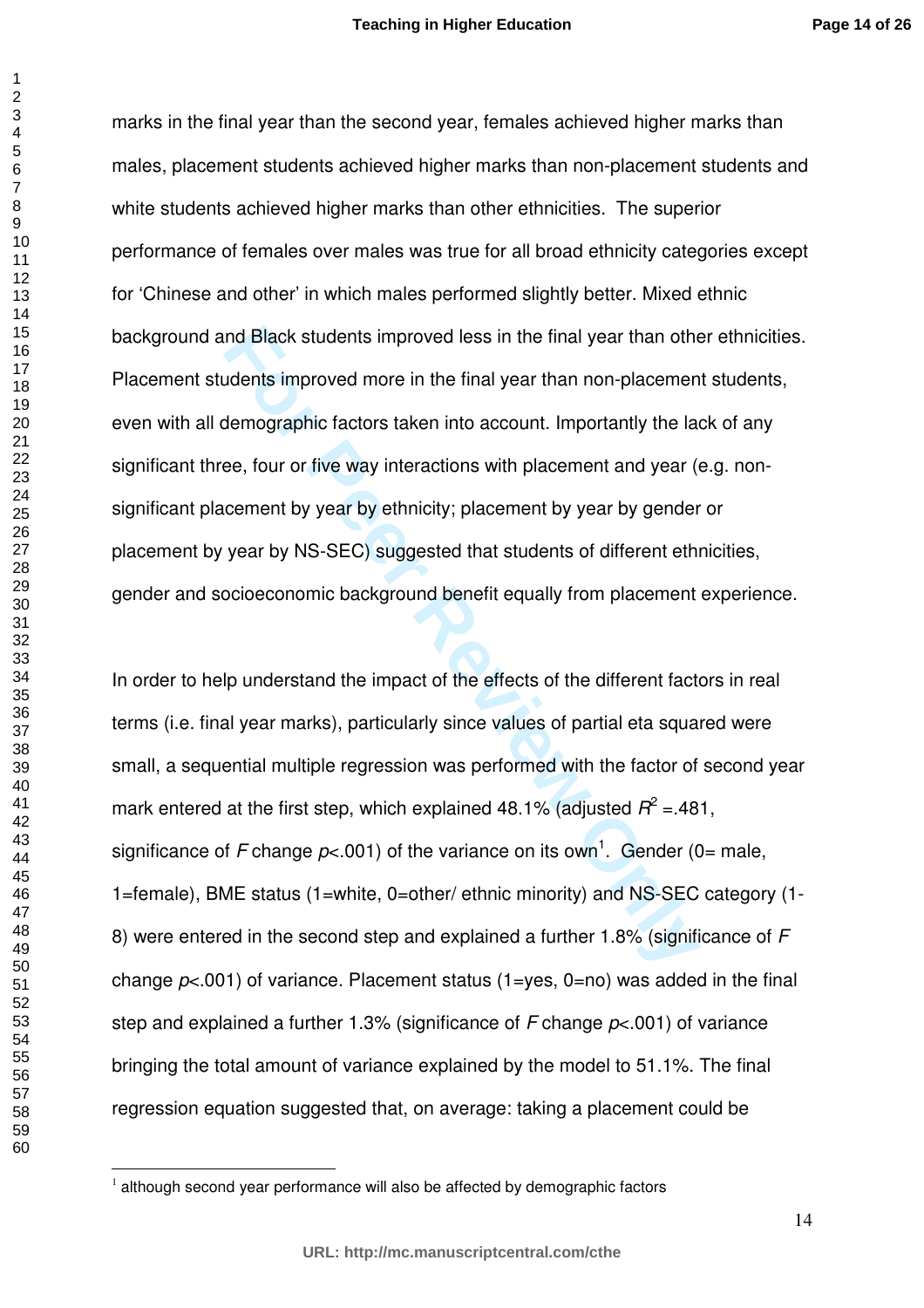#### **Teaching in Higher Education**

expected to add an additional 1.83 marks to the final year mark; being female an extra 0.52 marks; and being white an extra 1.62 marks. All the factors except NS-SEC category were significant (*p*<.001). NS-SEC category narrowly failed to reach significance (*p*=.054).

# **Discussion**

**Example 12 Follogy Follogy Follogy Follogy Follogy Follogy Follogy Follogy Follogy Follogy Follogy Follogy Follogy Follogy Follogy Follogy Follogy Follogy Follogy Follogy Follogy** The evidence presented in this paper suggests that students of different ethnicity, gender, and socio-economic background all show similar academic benefits from taking a placement year and that taking these demographic factors into account in an analysis of the placement year does not negate its benefits . Students on degree programmes not traditionally associated with placement years, and where the link between placement work and the degree programme is not explicit, still show academic benefit from a placement year and any benefit is not due to simply being a year older. Finally, lower achieving students benefit just as much as higher achieving students and therefore the benefits seen from taking a placement year are not explained by which students choose to go on placement in the first instance.

As noted in the introduction, the finding of better final year academic performance amongst placement students is not new, even if it is controversial. However, to our knowledge, this is the first study to compare academic performance improvements across a variety of different degree programmes, in such large sample sizes and controlling for demographic factors already thought to affect achievement at university. The possible atypicality of placements at this one university is a potential validity threat however.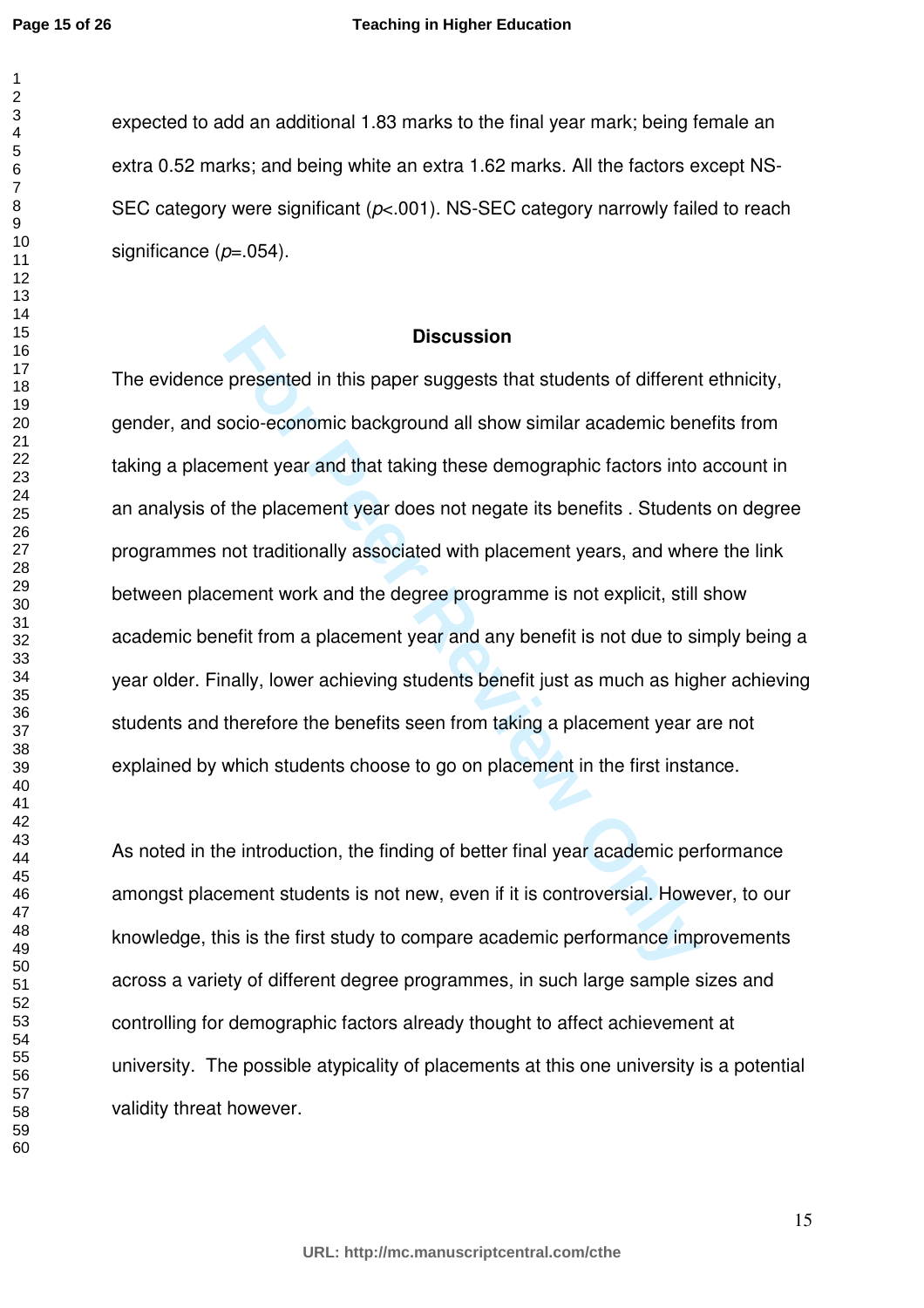and those required in the final year of the degree program<br>Iacement year improved final year performance only for Bi<br>s, the academic benefits shown across a variety of degree<br>in this research, and in particular the magnitu For some programmes, the skills and knowledge gained on placement might intuitively be expected to be of more direct benefit to the student in the final year (e.g. Biology or computing related subjects). Bullock et al (2009) compared Biosciences and Engineering programmes - both of which might be expected to show a reasonably large degree of overlap between knowledge and skills obtained on placement and those required in the final year of the degree programme - but found that a placement year improved final year performance only for Bioscience students. Thus, the academic benefits shown across a variety of degree programmes in this research, and in particular the magnitude of some of the benefits in some degree programmes, could be considered somewhat surprising. In particular, Psychology students show large improvements in the final year and the placement effect sizes are similar to those shown by Chemical Engineering students. Indeed, the benefits conferred by taking a psychology placement year seem to at least match up to, and in many cases exceed, the benefits conferred by placement years on other degree programmes. This suggests that benefits other than gaining subject-specific knowledge and skills are important. Reddy and Moores (2006) found that staff rated final years who had taken a placement year more favourably on a measure of transferable skills. Little and Harvey (2007) reported post-placement students taking a more mature, independent and focused approach to their studies but generally failing to articulate or foreground the intellectual benefits of their work experience. However, they presented quotes suggesting that students have enhanced understanding and take a different approach to learning (p.241).

Students may find it difficult to explain precisely how they have developed intellectually, but if we are to take seriously the reconciliation of employability and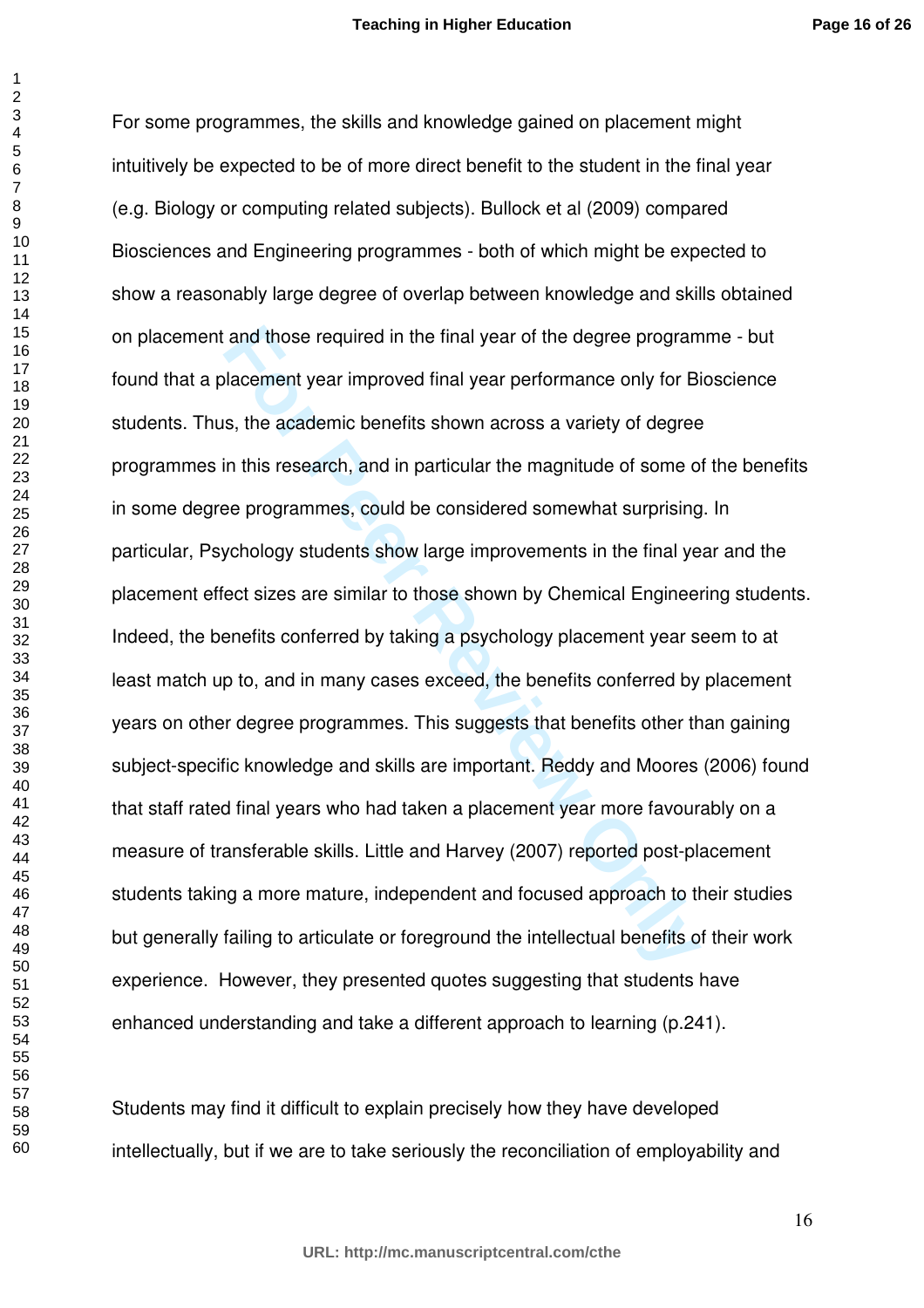**Page 17 of 26**

### **Teaching in Higher Education**

ral reasoning, the way in which knowledge is viewed and the occur in undergraduates. Students progress from thinking on multiple perspectives and using relativistic terms, and file constructivist approach to knowledge and scholarship which we seek to trace back to Newman, and defend the *primary* value of higher education to be in educating the mind and cultivating understanding, further research into the range, nature and causes of the specifically *academic* benefits of placement experience is required. For example Perry (1970), Baxter Magolda (2000) and others propose that important changes in the development of epistemological reasoning, the way in which knowledge is viewed and thought to come about, occur in undergraduates. Students progress from thinking dualistically, to thinking from multiple perspectives and using relativistic terms, and finally, to taking a more constructivist approach to knowledge and making reasoned, value and evidence based commitments. Does placement work offer experiences, such as exposure to adult graduates and to complex problems, that help students to make progress in their epistemological development and is this a factor in their intellectual development and improved academic performance? Are differences in Approach to Study (Entwistle and Ramsden, 1983) detectable in post placement students? Does placement work promote intellectual development through deeper participation in a community of practice (Lave and Wenger, 1998)?

Blasko et al (2002) suggested that, in terms of careers, work experience may help bridge the gap between students of different socio-economic backgrounds. This research shows that in terms of academic benefits, taking a placement year will improve final year performance for students of different socioeconomic backgrounds, gender and ethnicity. However, the gap is *not* bridged in comparison to those of higher socioeconomic status, female gender and white ethnic backgrounds who have *also* taken placement years. Rather it will help to bridge the gap only between those of 'disadvantaged' gender or background who do take a placement and those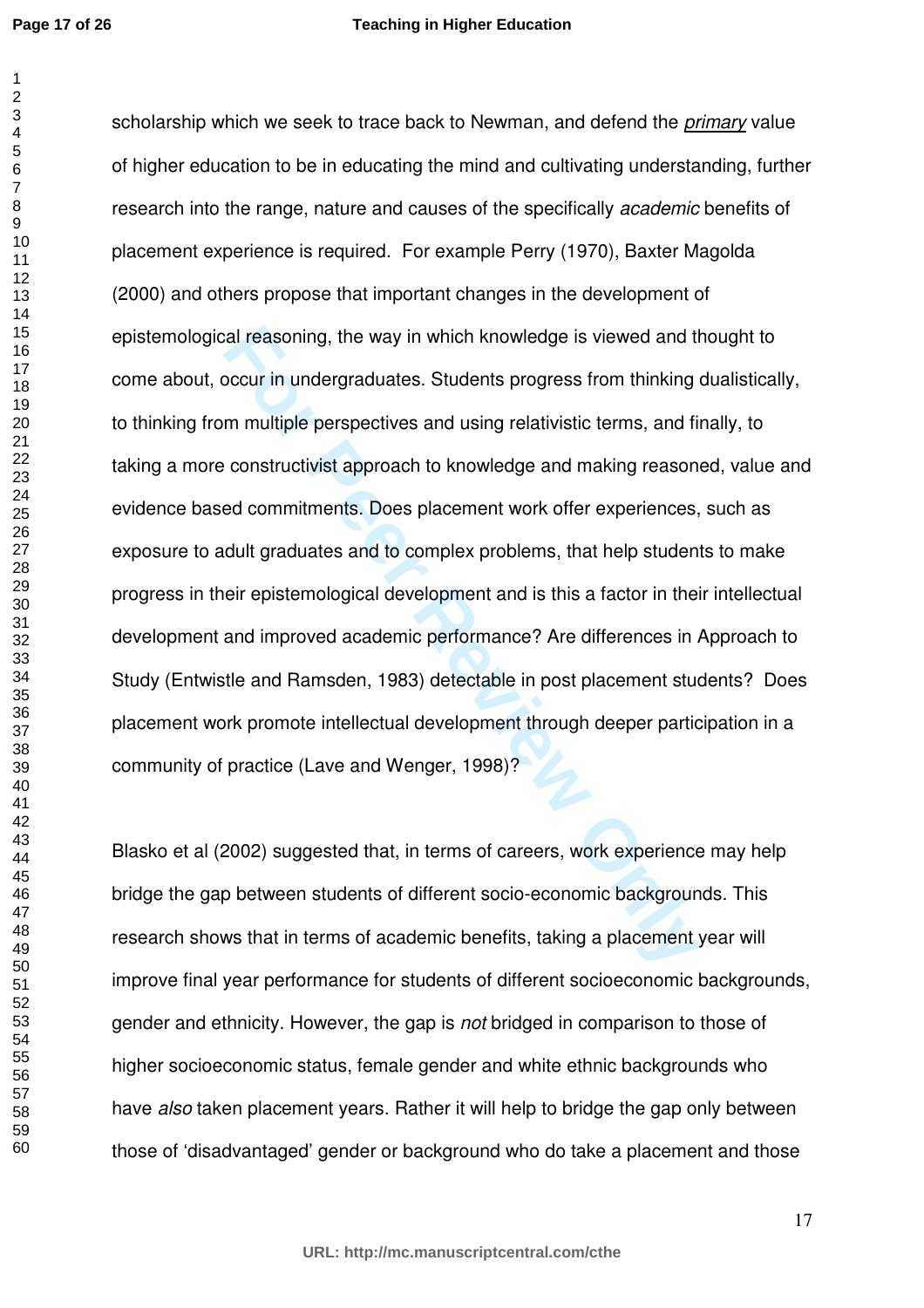more 'advantaged' students that do not. This is an important finding in particular coupled with the fact that rather fewer males, ethnic minority students and students of lower socio-economic status backgrounds actually take placement years when they are optional. This means that those students that are statistically most in need of extra marks are less likely to get them. This suggests that universities should ensure that placement opportunities are promoted to students of all backgrounds and that additional support, up to and including financial support for unpaid placements, is offered to help less advantaged students to access them.

acement opportunities are promoted to students of all bacional support, up to and including financial support for unp<br>s offered to help less advantaged students to access them<br>uggested previously that the greater improveme It has been suggested previously that the greater improvement of final year students who have taken placements might be expected since these students tend to be the higher performing students to begin with (i.e. the rich get richer). Our analysis of the extent to which lower versus higher achievers benefit from a placement year shows this is not the case. Firstly, lower achievers are shown to improve more than - *not less than* - higher achievers in their final year. Secondly, the lack of a significant three way interaction between placement, year and achievement (coupled with the significant year by placement interaction) suggests that lower and higher achievers benefit similarly from the experience if they do take one. However, it is the case that the students who choose to take placements tend to be higher achieving and that this effect may account for at least some of the apparent benefit of taking a placement.

It should be noted that the size of the effects in this study, though statistically significant, are – at least in the most part – rather small. It is therefore not surprising that inconsistencies have been found in the literature with some studies finding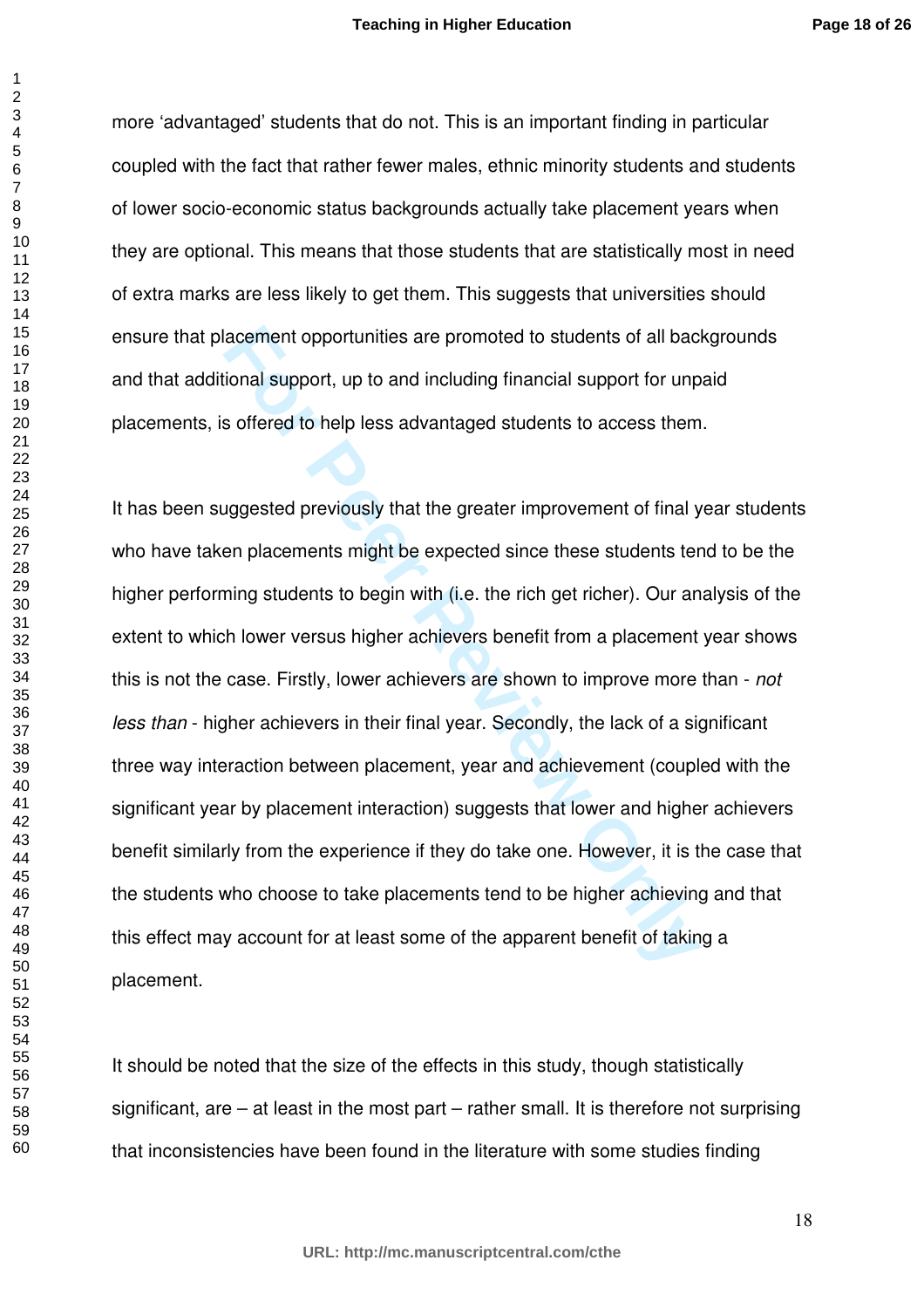#### **Teaching in Higher Education**

**For Peer Review Only** differences and some not, especially where relatively small sample sizes have been used. Most studies have employed some kind of control or statistical adjustment for students' second year performance, but few have taken into account demographic factors already known to affect student performance. Overall, the results of this study show that although differences in final year marks between placement and non-placement students may be large, and although the placement year does have a significant effect on final year performance even when accounting for a number of demographic factors, not taking those demographic factors into account when evaluating the benefit of placement years may be exaggerating the effect. Given that some groups of students may find it difficult to take a year-long placement, future research on whether or not similar benefits can be conferred by shorter or part time placements would be valuable.

# **References**

Baxter Magolda, M.B. (2001). *Making their own way: Narratives for transforming higher education to promote self-development.* Sterling, VA: Stylus Publishing.

Biesta, G.J.J. (2006). What's the point of lifelong learning if lifelong learning has no point? On the democratic deficit of policies for lifelong learning. *European Educational Research Journal,* 5 (3 & 4), 169-180.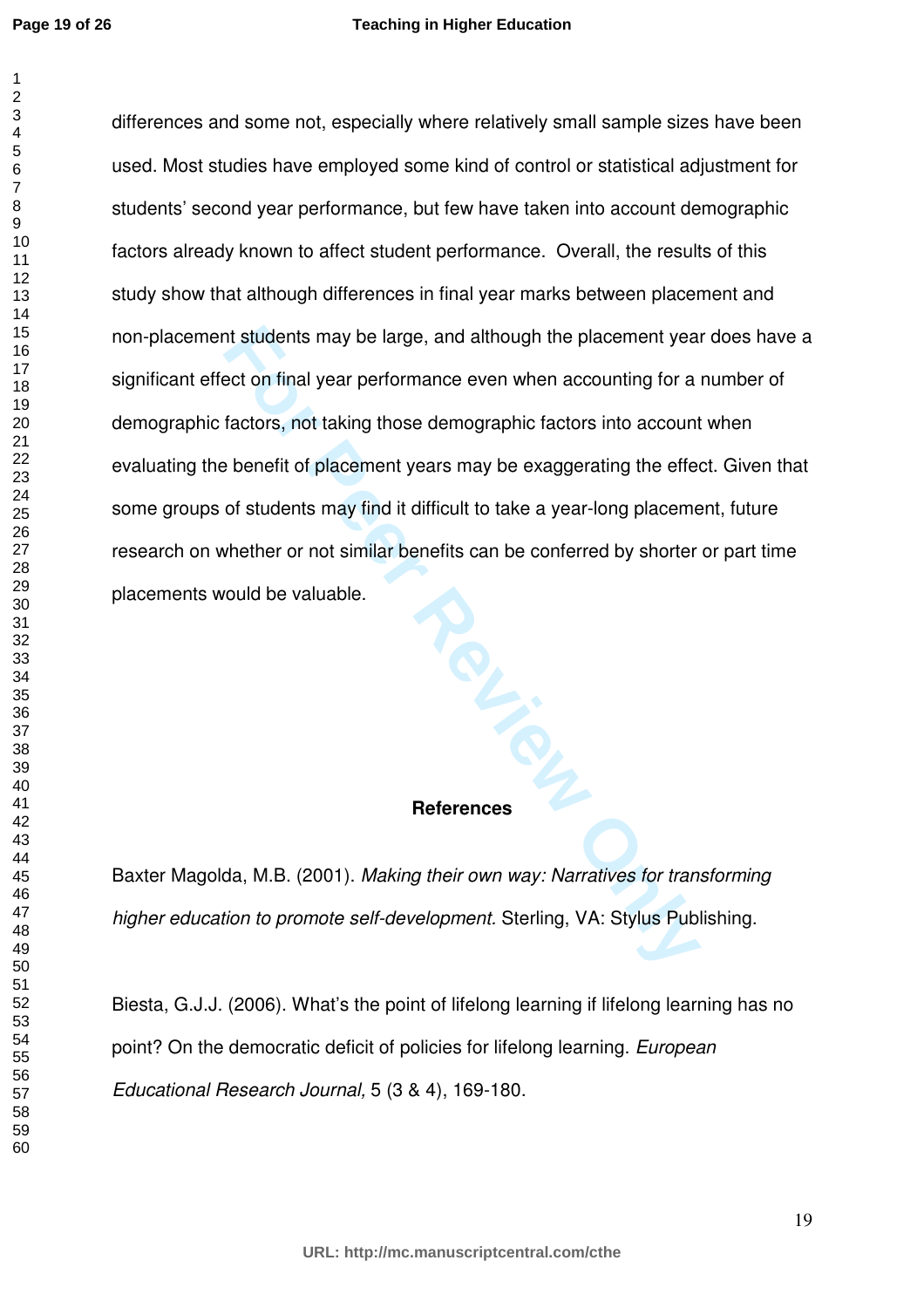Blasko, Z. with Brennan, J., Little, B. and Shah, T. (2002). *Access to what: an analysis of factors determining graduate employability*. Bristol: Higher Education Funding Council for England.

Brown, P., Hesketh, A.J. and Williams, S. (2003). 'Employability in a knowledgedriven economy', *Journal of Education and Work*, 16 (2), 107-12

my', *Journal of Education and Work*, 16 (2), 107-12<br>
auld, V., Hejmadi, M. and Lock, G. (2009). Work placemer<br>
hould I stay or should I go? *Higher Education Research ar*<br>
28, 481-494.<br>
and Stedman, L. (1999) *Academic Wo* Bullock, K., Gould, V., Hejmadi, M. and Lock, G. (2009). Work placement experience: should I stay or should I go? *Higher Education Research and Development*, 28**,** 481-494.

Coaldrake, P. and Stedman, L. (1999) *Academic Work in the Twenty-first Century: Changing roles and practices.* Occasional Paper Series. Higher Education Division. Australian Department of Education, Training and Youth Affairs, pp. 1-35.

Cohen, J. (1988). *Statistical power analysis for the behavioral sciences* (2<sup>nd</sup> edn.). Hillsdale, NJ: Lawrence Erlbaum Associates.

Cranmer, S. (2006). Enhancing graduate employability: best intentions and mixed outcomes. *Studies in Higher Education***,** 31*,* 169-184*.* 

Duignan, J. (2002). Undergraduate work placement and academic performance: failing by doing. *Research and Development in Higher Education*, 25, Quality Conversations, Proceedings of the 2002 Annual International Conference of the Higher Education Research and Development Society of Australasia (HERDSA)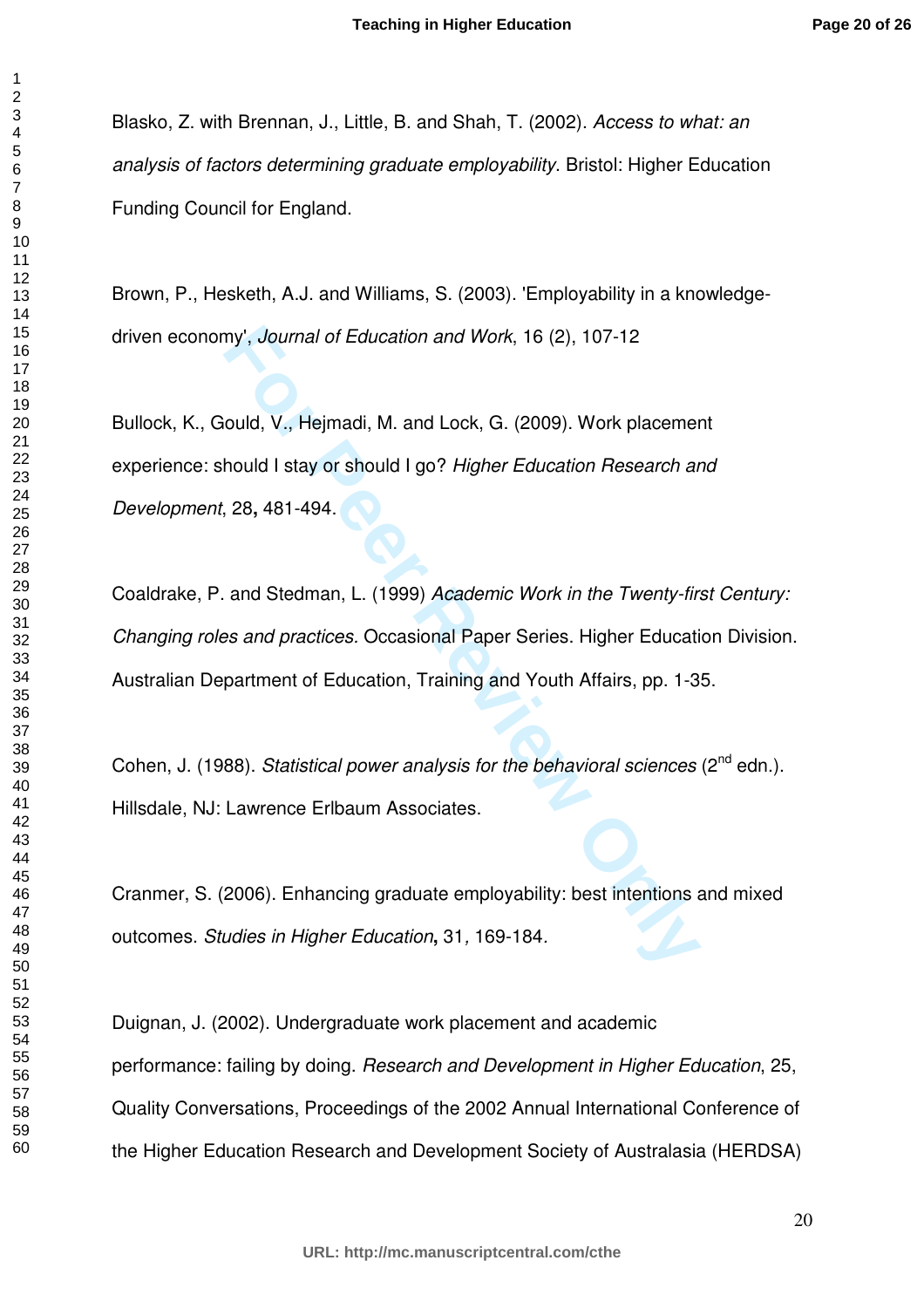7-10 July, Edith Cowan University, Perth, W. Australia. Available at: [www.herdsa.org.au/](http://www.herdsa.org.au/)

Duignan,J. (2003). Placement and adding value to the academic performance of undergraduates: reconfiguring and architecture – an empirical investigation. *Journal of vocational education and training*, 55, 335-349.

Entwistle, N. and Ramsden, P. (1983). *Understanding Student Learning*, London: Croom Helm.

Gomez, S.,Lush, D. and Clements, M. (2004). Work placements enhance the academic performance of bioscience undergraduates. *Journal of vocational education and training*, 56, 373-385.

Graham, G. (2005). *The institution of intellectual values: Realism and idealism in higher education.* Exeter, Imprint Academic.

**For Peer Review Only** Harvey, L., Moon, S., and Geall, V. with Bower, R. (1997). *Graduates' work: organisational change and students' attributes.* Birmingham: Centre for Research into Quality, University of Central England, Birmingham and The Association of Graduate Recruiters.

Hughes, C. and Tight, M. (1998), The myth of the learning society, in S. Ranson, (Ed.) *Inside the learning society*. London. Cassell.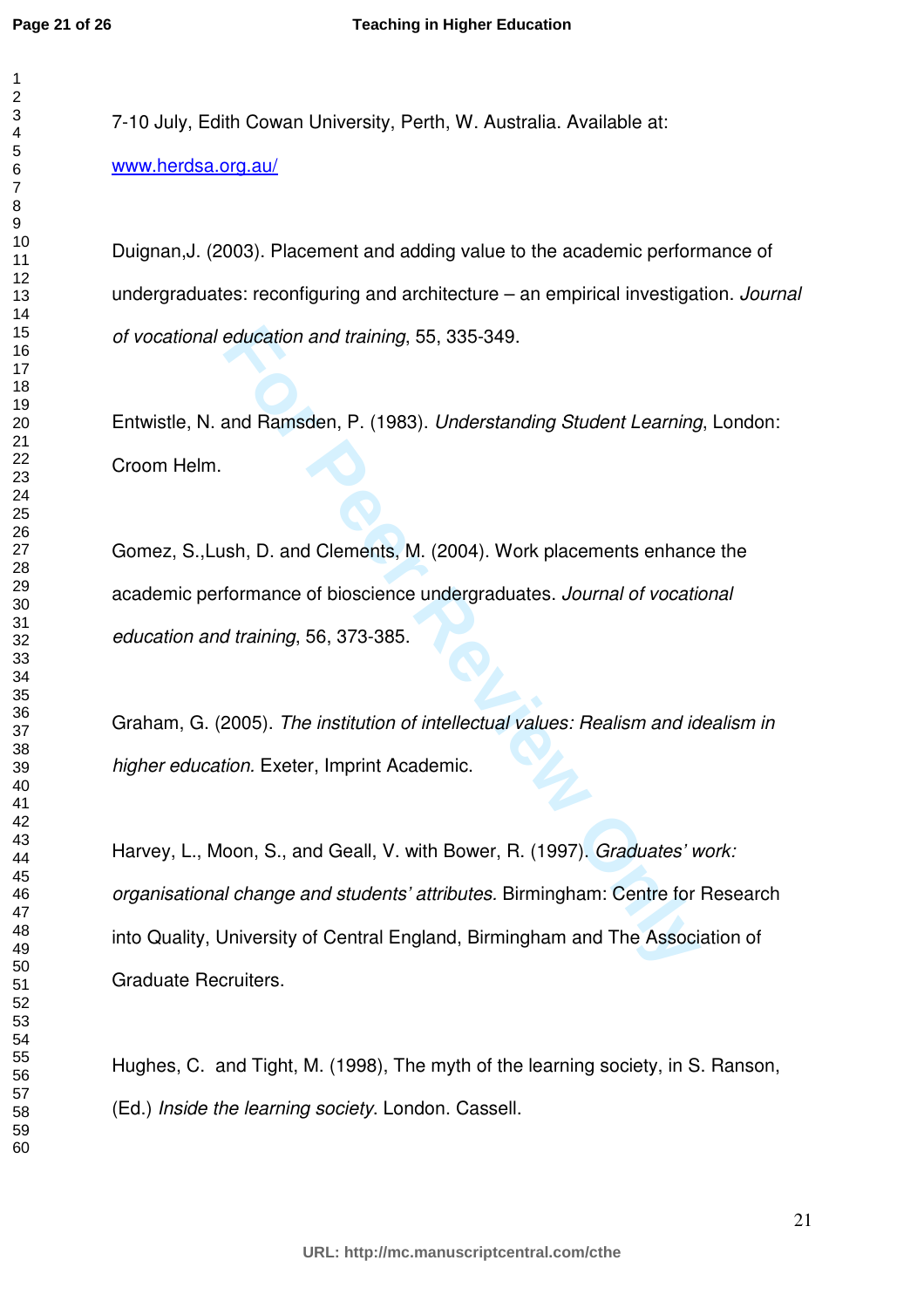Kerr, C., Dunlop, J., Harbinson, F. and Myers, C. (1973). *Industrialism and Industrial Man.* Harmondsworth, Penguin.

Lave, J., & Wenger, E. (1998). *Communities of Practice: Learning, Meaning, and Identity:* Cambridge. Cambridge University Press.

Little, B. and Harvey, L. (2007). UK work placements: A choice too far? *Tertiary Education and Management,* 13 (3) 227-245.

Mandilaras, A. (2004). Industrial placement and degree performance: evidence from a British higher institution. *International review of economics education*, 3**,** 39-51.

Harvey, L. (2007). UK work placements: A choice too far?<br>
Id Management, 13 (3) 227-245.<br>
L. (2004). Industrial placement and degree performance: ever institution. *International review of economics education*,<br>
Per instit Mendez, R. (2008). *The correlation between industrial placements and final degreeresults: a study of engineering placement students*. Student Learning Centre, University of Leicester, pps.1-8.

 Mason, G., Williams, G., Cranmer, S. And Guile, D. (2003). *How much does higher education enhance the employability of graduates?* Bristol: Higher Education Funding Council for England.

Moores, E. and Reddy, P. (in press). No regrets? Measuring the career benefits of a psychology placement year. *Assessment and Evaluation in Higher Education.* 

Morley, L. (2001). Producing new workers: quality, equality and employability in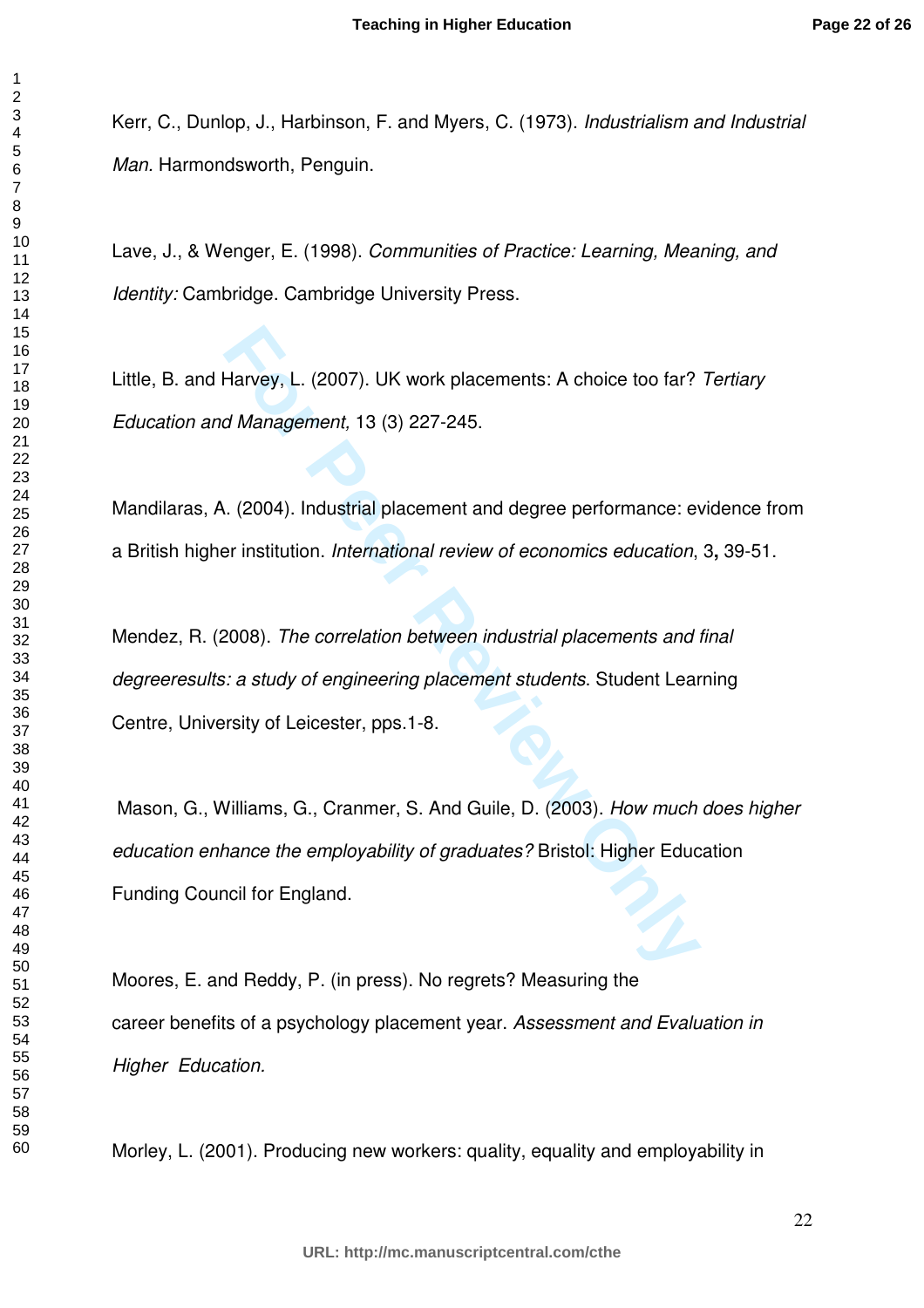higher education. *Quality in Higher Education*, 7 (2) 131-138.

Newman, J.H. (1852 / 1982). *The idea of a university*. Paris: University of Notre Dame Press.

Perry, W. (1970). *Forms of intellectual and ethical development in the college years; a scheme.* New York: Holt, Rinehart and Winston.

70). Forms of intellectual and ethical development in the component of the component of the component and Winston.<br>
White, P. and Stephens, R. (2005). Practice-based learning stems: the advantages for students. *Journal of* Rawlings, P., White, P. and Stephens, R. (2005). Practice-based learning in information systems: the advantages for students. *Journal of information systems education*, 16, 455-463.

Reddy, P. and Moores, E. (2006). Measuring the benefits of a psychology placement year. *Assessment & Evaluation in Higher Education***,** 31*,* 551–567.

Surridge, I. (2009). Accounting and Finance Degrees: Is the academic performance of placement students better? *Accounting Education*, 18, 471-485.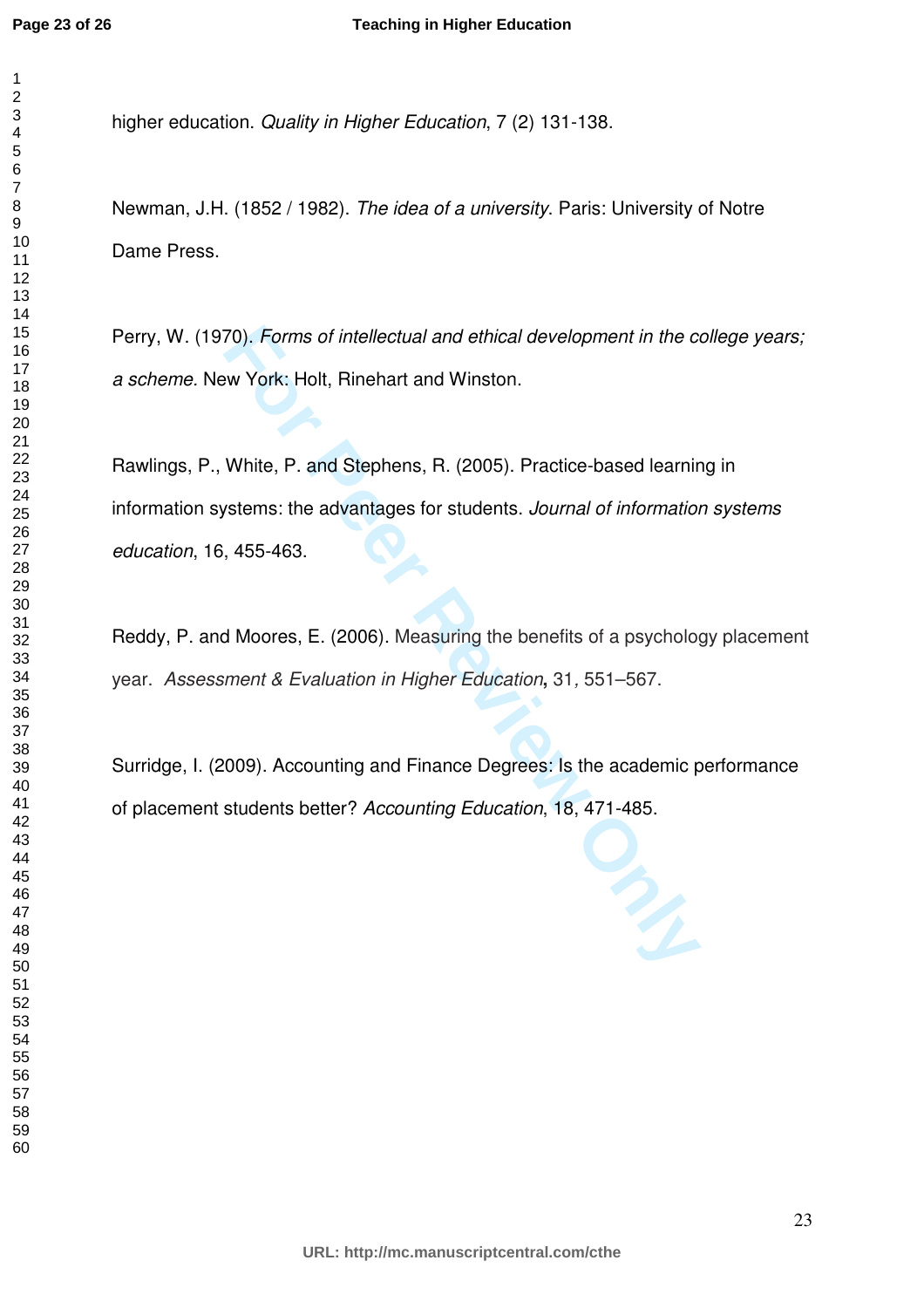**Table 1**. Statistical and descriptive measures of the benefits of a placement year across different degree programmes in which the placement year is (or was) optional. Numbers analysed in each category are included for information. The Kendall's tau statistic<br>in each case indicates that a greater number of placement year students are gaining higher cl

| Programme                                                                       | <b>Mark</b><br>difference<br>Yes vs. No | Placement<br>numbers<br>Yes:No* | <b>Significance</b><br>(ANCOVA)<br>p value | <b>Partial</b><br>$\mathbf{2}$<br>n<br>(ANCOVA) | <b>Effect</b><br><b>Size</b><br>(d) | <b>ANOVA</b><br>interaction<br>p value | Kendall's tau<br>association with<br>degree class |
|---------------------------------------------------------------------------------|-----------------------------------------|---------------------------------|--------------------------------------------|-------------------------------------------------|-------------------------------------|----------------------------------------|---------------------------------------------------|
| <b>BEng Electrical &amp; Electronic Engineering</b>                             | 59 vs. 55                               | 32:42                           | n.s.                                       | .016                                            | 0.35                                | n.s.                                   | .209 (p<.005)                                     |
| <b>BEng/MEng Chemical Engineering</b>                                           | 59 vs. 54                               | 69:62                           | < .001                                     | .116                                            | 0.73                                | < .01                                  | $.142$ (p<.05)                                    |
| <b>BEng/MEng Mechanical Engineering</b>                                         | 61 vs. 57                               | 60:38                           | < .001                                     | .108                                            | 0.46                                | < .01                                  | $.179$ (p<.05)                                    |
| <b>BSc Computing for Business</b>                                               | 60 vs. 55                               | 182:57                          | < .001                                     | .060                                            | 0.71                                | < .01                                  | .234 (p<.001)                                     |
| <b>BSc Computing Science</b>                                                    | 62 vs. 55                               | 229:176                         | < .001                                     | .063                                            | 0.82                                | < .001                                 | $.264$ (p<.001)                                   |
| <b>BSc Logistics</b>                                                            | 57 vs. 53                               | 162:77                          | < .001                                     | .054                                            | 0.59                                | < .05                                  | $.159$ (p<.01)                                    |
| <b>BSc Managerial &amp; Administrative Studies</b>                              | 62 vs. 58                               | 489:62                          | < .001                                     | .040                                            | 0.71                                | < .001                                 | .119 ( $p<.001$ )                                 |
| <b>BSc Public Policy and Management &amp;</b><br><b>Business Administration</b> | 61 vs. 58                               | 174:42                          | n.s.                                       | .008                                            | 0.58                                | n.s.                                   | $.195$ (p<.01)                                    |
| <b>BSc Applied &amp; Human Biology</b>                                          | 63 vs. 61                               | 68:130                          | < .05                                      | .023                                            | 0.23                                | n.s.                                   | $.080$ (ns)                                       |
| <b>BSc Human Psychology</b>                                                     | 63 vs. 60                               | 398:256                         | < .001                                     | .111                                            | 0.80                                | < .001                                 | .237 (p<.001)                                     |
| <b>BSc Business Admin &amp; Psychology</b>                                      | 62 vs. 58                               | 130:49                          | < .05                                      | .025                                            | 0.55                                | n.s.                                   | $.213$ (ns)                                       |
| <b>BSc Psychology &amp; Sociology</b>                                           | 63 vs. 59                               | 41:45                           | < .05                                      | .056                                            | 0.61                                | n.s.                                   | .219 ( $p<.05$ )                                  |

\*Included in ANOVA

**URL: http://mc.manuscriptcentral.com/cthe**